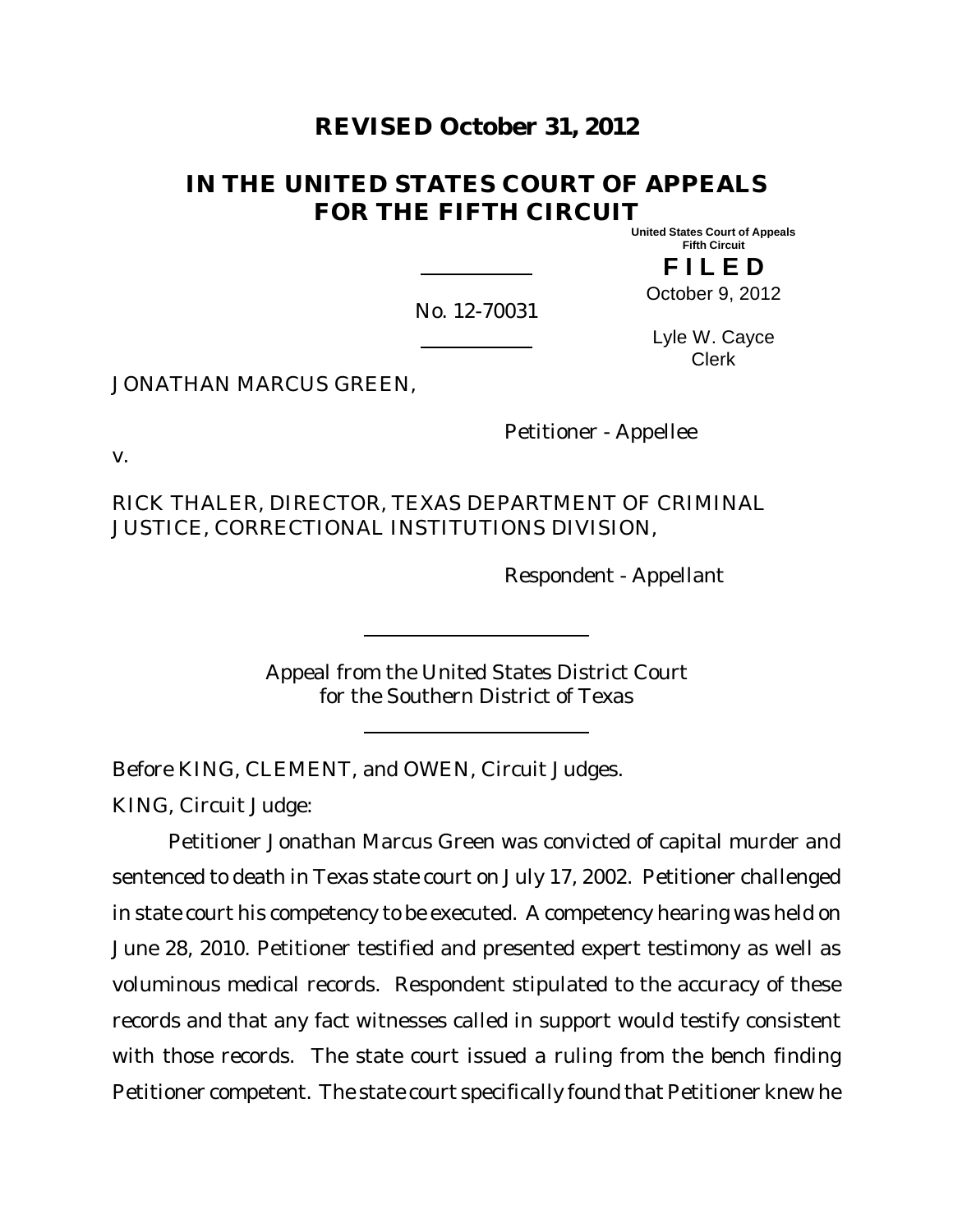was "to be executed by the State," knew he was "convicted of killing the victim," knew "the execution date," and demonstrated "a rational understanding of [his] imminent date." The Texas Court of Criminal Appeals affirmed on June 27, 2012. An execution date was then set on August 14, 2012, scheduling Petitioner's execution for October 10, 2012. On September 28, 2012, Green filed a motion in the district court pursuant to 28 U.S.C. §§ 2241 and 2254, seeking a stay of execution. On October 8, 2012, the district court, in *Green v. Thaler*, No. H-07-827, granted Petitioner's motion to stay execution. The district court ruled that the state proceeding violated due process by failing to allow Petitioner to call forth fact witnesses who would testify as to his medical records, and by failing to apply the proper constitutional standards, all in contravention of *Panetti v. Quarterman*. We find no basis in *Panetti* or elsewhere for the district court's holding that a competency hearing at which Petitioner testified and both Petitioner and Respondent introduced expert testimony, including medical records stipulated as accurate, violates the Due Process Clause. We also find no basis for concluding that the state court's decision that Petitioner was competent to be executed was contrary to, or involved an unreasonable application of, federal law as determined by the Supreme Court. Finally, we find that Petitioner has failed to present clear and convincing evidence to rebut the presumption in favor of upholding the state court's competency finding. Accordingly, we vacate the district court's stay of execution and remand with instructions to dismiss the petition.

# **I. FACTUAL AND PROCEDURAL BACKGROUND**

Jonathan Marcus Green was convicted ofthe capital murder of 12-year old Christina Neal and sentenced to death in the 221st District Court of Montgomery County, Texas on July 17, 2002.<sup>1</sup> Green's conviction was affirmed

 $1$  A full recitation of the facts underlying Green's offense is provided in the district court's decision addressing Green's original federal habeas petition. *See Green v. Quarterman*,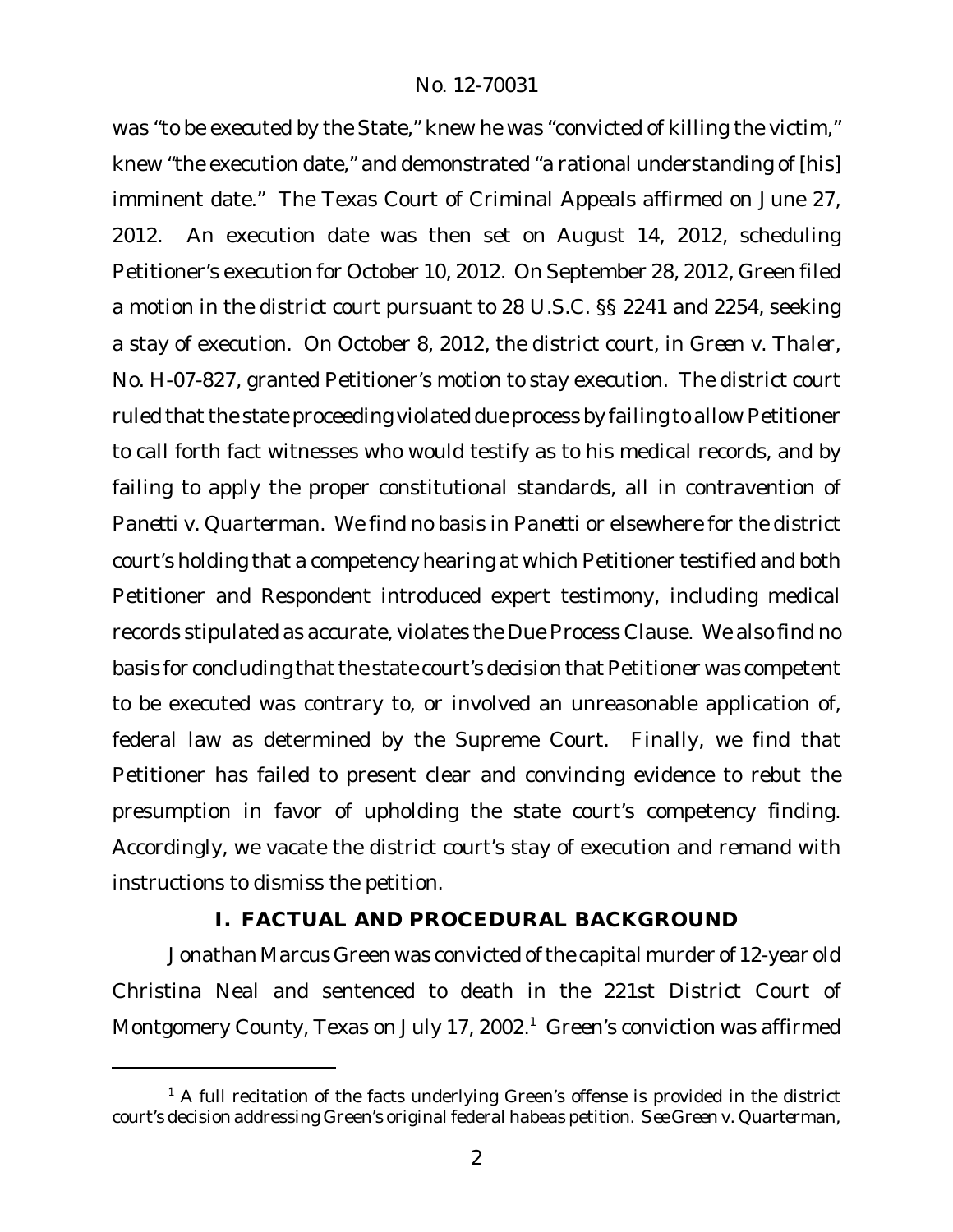by the Texas Court of Criminal Appeals ("CCA"). *Green v. State*, No. AP-74398, 2004 WL3094650 (Tex. Crim. App. Dec. 1, 2004) (not designated for publication), *cert. denied sub nom. Green v. Texas*, 547 U.S. 1005 (2006). Following the denial of certiorari, Green filed a state application for habeas relief. The CCA denied post-conviction relief.

Green next filed a federal habeas petition in the United States District Court for the Southern District of Texas. *Green v. Quarterman*, No. H-07-827, 2008 WL 442356 (S.D. Tex. Feb. 15, 2008). Among the numerous claims Green raised in his petition was a claim that he was incompetent to be executed and mentally retarded. *Id.* at \*5. The district court dismissed his competency claim as unripe and denied relief on all other claims. *Id.* at \*8, \*15. Green sought a certificate of appealability ("COA") from this court on June 16, 2008. That request was denied on February 27, 2009. *Green v. Quarterman*, 312 F. App'x 635 (5th Cir. 2009) (unpublished). We rejected Green's argument that his due process rights were violated because the jury charge did not require that jurors unanimously determine under which of two underlying felonies he committed capital murder. *Id.* at 637-40. We similarly denied a certificate of appealability on Green's ineffective assistance of counsel claim. *Id.* at 640-41. Finally, as did the district court, we dismissed, without prejudice, Green's claim of mental incompetence as unripe because no execution date had been set. *Id.* at 641. The United States Supreme Court denied certiorari on October 5, 2009. *Green v. Thaler*, 130 S. Ct. 373 (2009).

On December 16, 2009, the state court signed the death warrant and set the execution date for June 30, 2010. On June 1, 2010—five and one half months later—represented by the same counsel as represented him in his earlier habeas petition (and as continues to represent him), Green filed a motion

No. H-07-827, 2008 WL 442356, at \*1-\*3 (S.D. Tex. Feb. 15, 2008).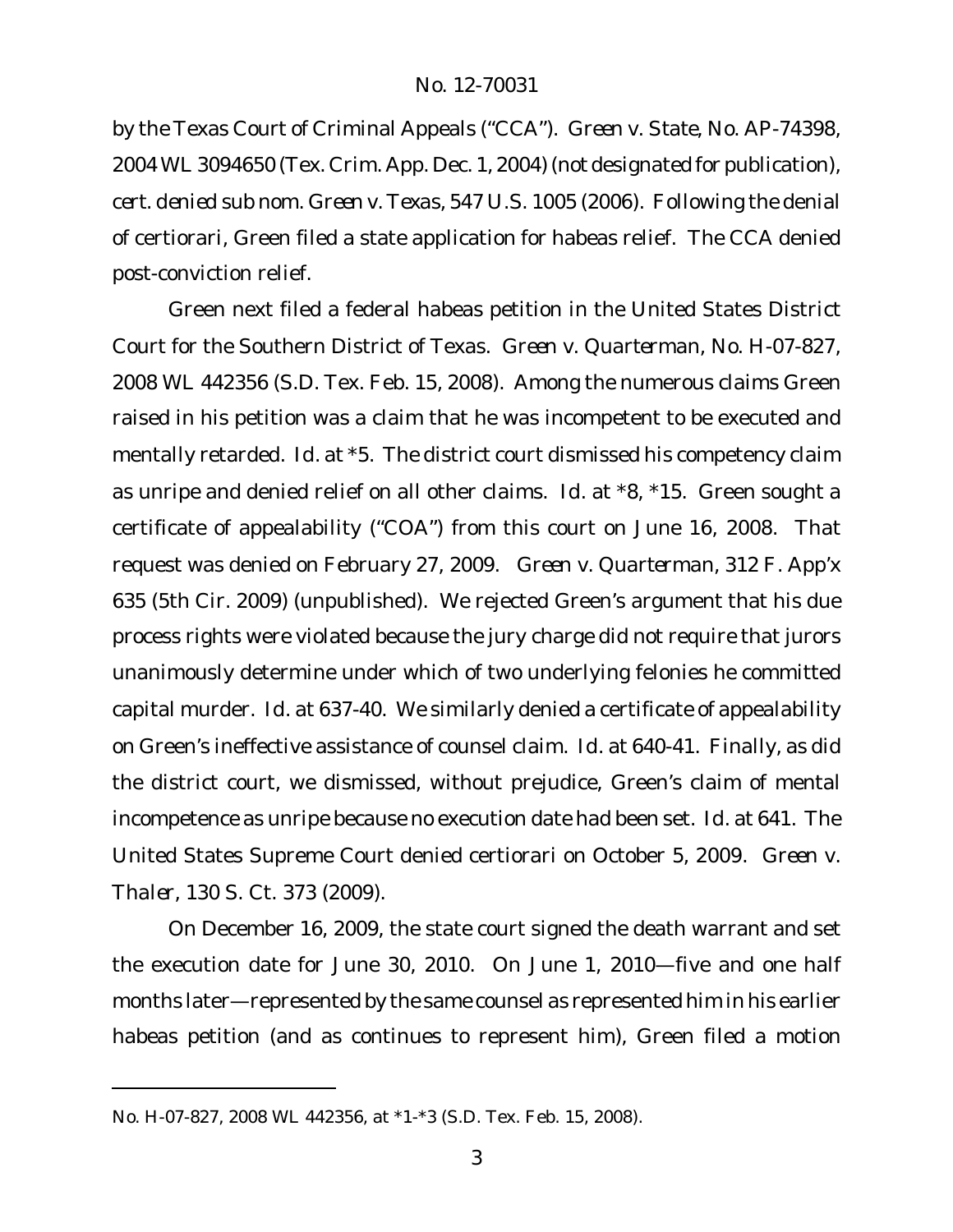seeking appointment of counsel, funding for retention of a mental health expert, and an evidentiary hearing. The state court granted Green's motion in part. The court appointed counsel and approved funding to retain Dr. Diane Mosnik, an assistant professor of psychiatry and neurology. But the court did not, at that time, schedule an evidentiary hearing. Green's expert, Dr. Mosnik, and the State's expert, Dr. Mark Moeller, submitted their reports on June 21, 2010. Green then filed a second state petition for writ of habeas corpus on June 23, 2010 pursuant to Article 11.071 of the Texas Code of Criminal Procedure and sought a competency determination under Article 46.05. In his petition, Green again argued that he was incompetent to be executed and asked for a competency hearing. That same day, the state court scheduled a competency hearing for June 28, 2010.

Following the June 28, 2010 competency hearing, the state court found Green sufficiently competent to be executed. On the State's motion, the CCA reviewed the state court's decision and stayed Green's execution on June 30, 2010. The appellate court determined that it required clarification from the state court as to what standard the court used during the competency hearing, because some of the standards the judge referenced to assess Green's competency were inapplicable to that proceeding. *Ex parte Green*, No. AP-76,374, 2010Tex. Crim. App. Unpub.LEXIS 407 (Tex. Crim. App. June 30, 2010) (not designated for publication).<sup>2</sup> The CCA received the state court's clarification that it had relied on the Article 46.05 standard on July 14, 2010. (Pet'r's Ex. G.)

On July 2, 2010, after learning that the state court judge had solicited, *ex parte*, a proposed order from the State following the competency hearing, Green moved for the judge's recusal under Rule 18a of the Texas Rules of Civil

 $2$  On June 30, 2010, the CCA also instructed Green and the State to file briefs addressing whether claims of incompetency to be executed can be brought in a habeas petition under Article 11.071 or must be brought under Article 46.05 of the Texas Code of Criminal Procedure.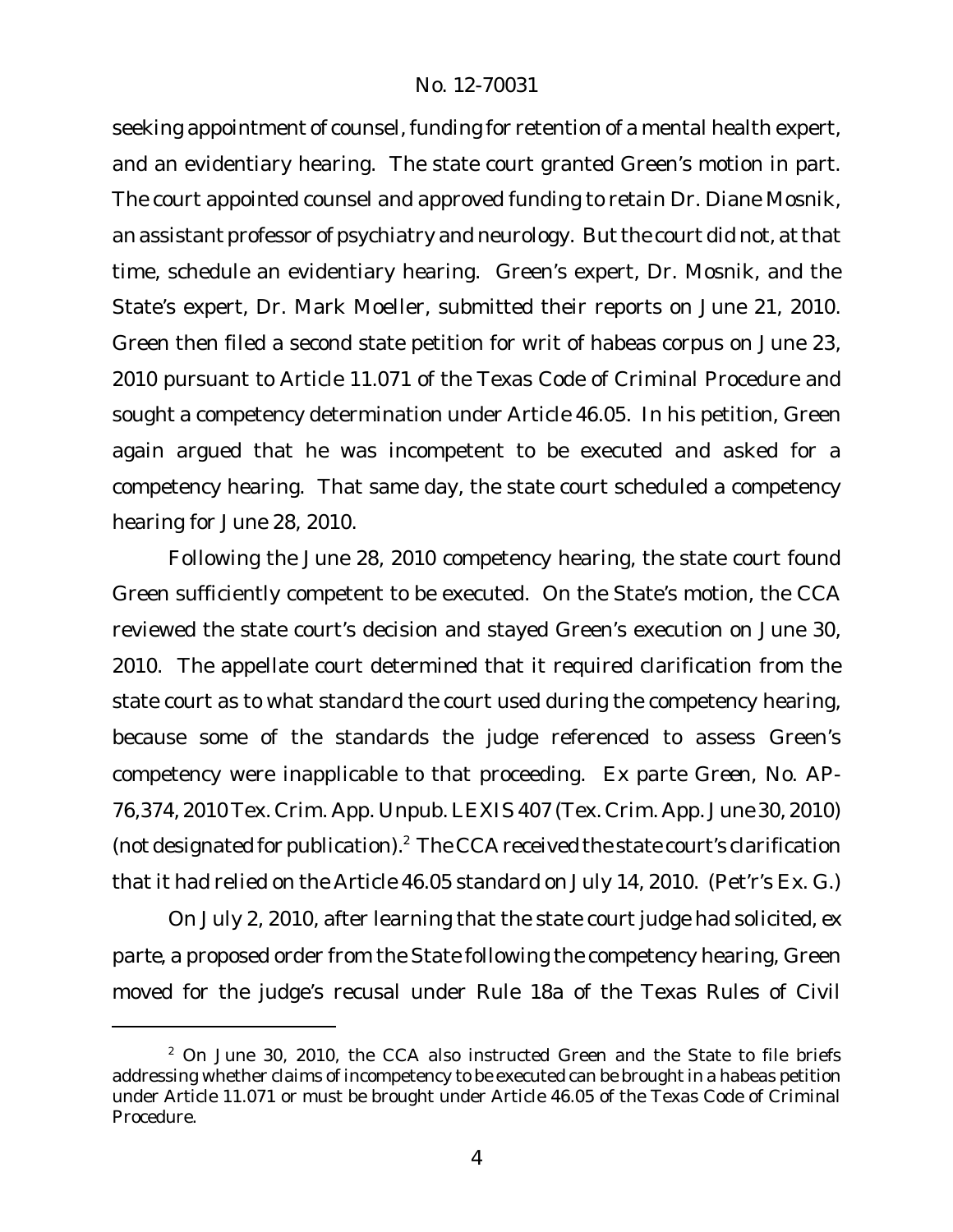Procedure. The regional presiding judge held a hearing on that motion on July 12, 2010, and denied it. Green filed a notice of appeal as to this denial on July 19, 2010.

On June 27, 2012, the CCA issued a decision consolidating and addressing the three issues Green raised in the state court proceedings below: 1) whether competency claims in death penalty cases are cognizable on a petition for a writ of habeas corpus; 2) whether the state court erred in finding Green competent; and 3) whether Green's motion for recusal of the state court judge for allegedly inappropriate *ex parte* communications was properly denied. *Green v. State*, Nos. AP-76,374, AP-76,376, AP-76,381, 2012 WL 2400651 (Tex. Crim. App. June 27, 2012). As to the first issue, the appellate court held that Article 46.05 satisfied due process and that a habeas petition under Article 11.071 could not substitute for a direct appeal under Article 46.05. *Id.* at \*3-\*4. The appellate court further held that Article 46.05 was constitutional under *Panetti*. *Id.* at \*4. As to the second issue, the appellate court determined that the state court had applied the correct legal standard in finding Green competent. *Id.* at \*7. The appellate court then reviewed the state court's decision for abuse of discretion, and denied Green's claim of error. *Id.* The appellate court also denied Green relief on the third issue, holding that Green's recusal motion was properly denied because: 1) the state court judge's recusal could not influence Green's Article 46.05 appeal, 2) the appellate court lacked jurisdiction, and 3) the regional presiding judge's denial of Green's motion was not an abuse of discretion. *Id.* at  $*7-*9.$ 

On September 28, 2012, Green filed a motion for stay of execution in district court, arguing that the state competency proceeding did not afford him adequate due process, the standards applied by the state court to assess his competency were clearly erroneous, and his present mental state requires an "opportunity and expert resources necessary to properly present and explain the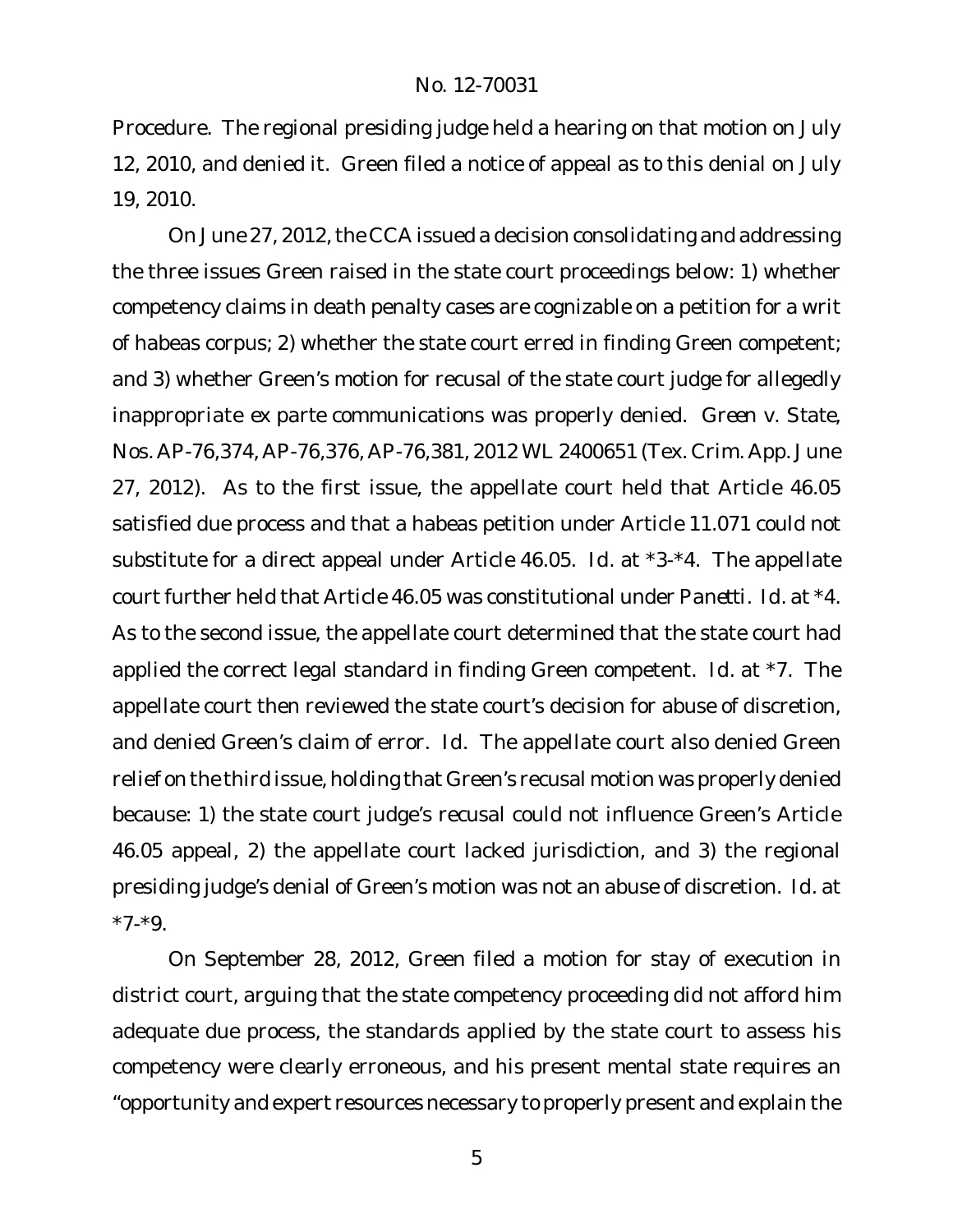significance of his condition in a federal writ of habeas corpus." The district court granted Green's motion for a stay on October 8, 2012, finding that the state court 1) prevented Green from presenting testimony principally by the Texas Department of Criminal Justice ("TDCJ") mental health professionals who authored the records submitted at the hearing and stipulated to by the State; 2) signed an order drafted by the State to which Green had no opportunity to object; and 3) applied at least one incorrect legal standard in assessing Green's competency. *Green v. Thaler*, No. H-07-827 (S.D. Tex. Oct. 8, 2012). The district court held that this resulted in a denial of Green's due process rights, led the state court to make an unreasonable determination of the facts, and constituted an unreasonable application of Supreme Court precedent. A status conference was scheduled for October 18, 2012.

# **II. DISCUSSION**

**A. Jurisdiction**

Before considering the district court's decision to grant Green a stay we must address the State's argument that the district court lacked jurisdiction to issue the stay because no habeas petition was pending before it. 28 U.S.C. § 2251 provides that a "judge of the United States before whom a habeas corpus proceeding is pending, may, before final judgment or after final judgment of discharge, or pending appeal, stay any proceeding against the person detained in any State court." The State asserts that no habeas petition was pending before the district court. We disagree.

On June 30, 2010, the district court granted Green's Motion for Stay and Abeyance of his pending federal habeas petition. The district court's order stayed Green's petition pending resolution of Green's incompetency claim by the state courts. The district court's October 8, 2012 stay was entered in that case.

Further, Green's current motion for a stay of execution specifically relied on 28 U.S.C. §§ 2241 and 2254. (Pet'r's Dist. Ct. Br. at 2.) Green also stated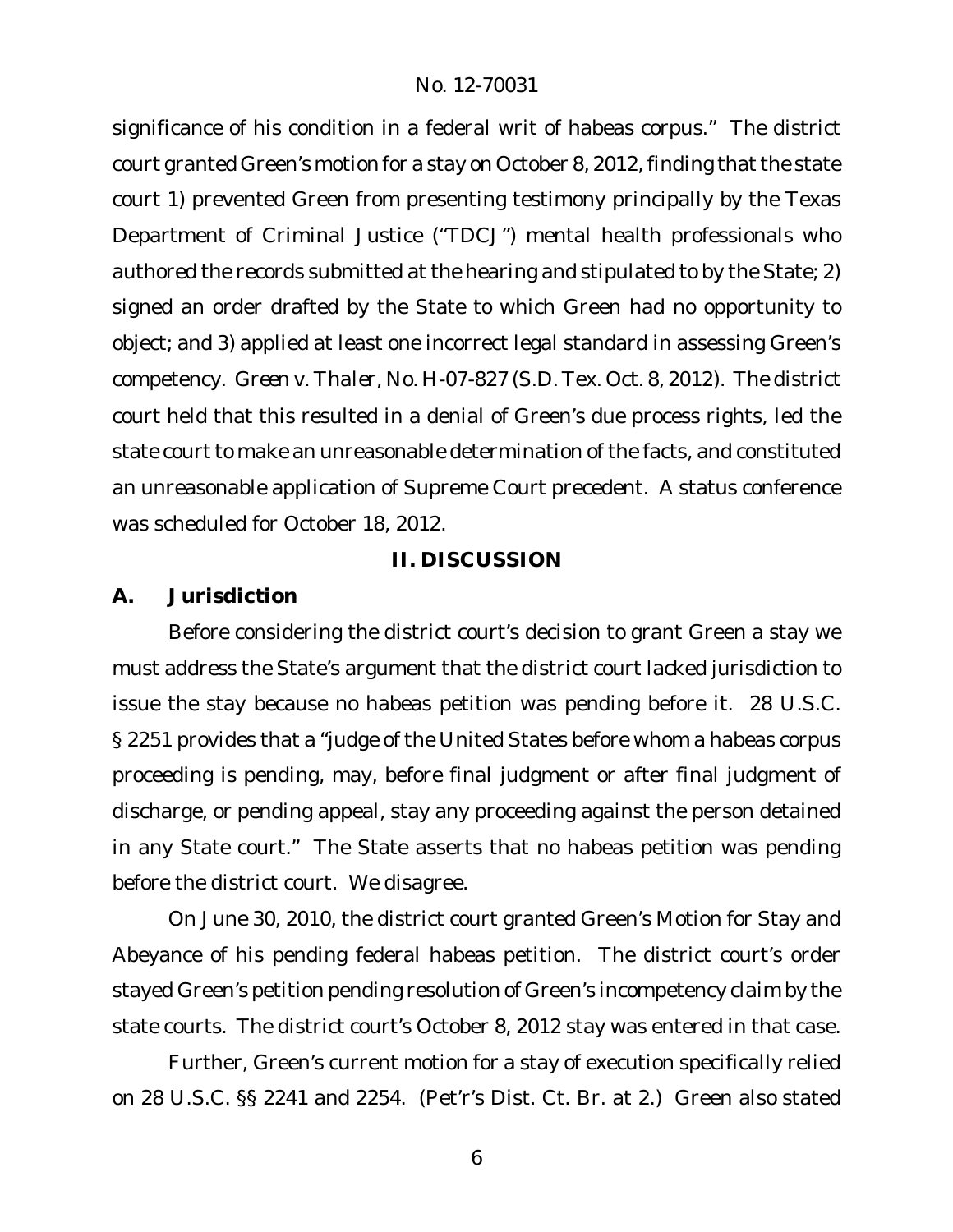that he sought habeas relief. (Pet'r's Dist. Ct. Br. at 3.) He further submitted documents in compliance with the district court's rules for habeas corpus filings. (Pet'r's Supp'l Mot.) The district court recognized that "[t]his is a petition for a writ of habeas corpus." *Green*, No. H-07-827, at 4. We are persuaded that he has filed a habeas petition, and accordingly treat it as such.<sup>3</sup>

**B. Standard of Review**

"We review a district court's grant of a stay of execution for abuse of discretion." *Adams v. Thaler*, 679 F.3d 312, 318 (5th Cir. 2012) (citing *Delo v. Strokes*, 495 U.S. 320, 322 (1990)). "The party requesting a stay bears the burden of showing that the circumstances justify an exercise of [judicial] discretion." *Nken v. Holder*, 556 U.S. 418, 433-34 (2009) (citations omitted). In deciding whether to grant a stay of execution, the district court was required to consider four factors:"(1) whether the stay applicant has made a strong showing that he is likely to succeed on the merits; (2) whether the applicant will be irreparably injured absent a stay; (3) whether issuance of the stay will substantially injure the other parties interested in the proceeding; and (4) where the public interest lies." *Id.* at 434 (quoting *Hilton v. Braunskill*, 481 U.S. 770, 776 (1987)); *see also Buxton v. Collins*, 925 F.2d 816, 819 (5th Cir. 1991).

 $3$  The State points out that a mandate was issued in this action. To be sure, a mandate did issue in this court's decision addressing Green's previous habeas petition. But that decision dismissed Green's competency claim without prejudice "because the State of Texas ha[d] not set an execution date." *Green v. Quarterman*, 312 F. App'x 635, 641 (5th Cir. Feb. 27, 2009) (unpublished). As the Court in *Panetti* recognized, § 2254 does not refer to all "applications filed second or successively in time, even when the later filings address a state-court judgment already challenged in a prior § 2254 application." 551 U.S. at 944. That decision specifically held that "Congress did not intend the provisions of AEDPA addressing 'second or successive' petitions to govern a filing in the unusual posture [of] . . . a § 2254 application raising a *Ford*based incompetency claim filed as soon as that claim is ripe." *Id.* at 945. Because Green's competency claim was formerly dismissed as not ripe, the setting of his execution date presented the first time he could raise this issue in federal court. Accordingly, the district court was correct not to treat Green's motion as a successive filing. but rather as a petition for a writ of habeas corpus.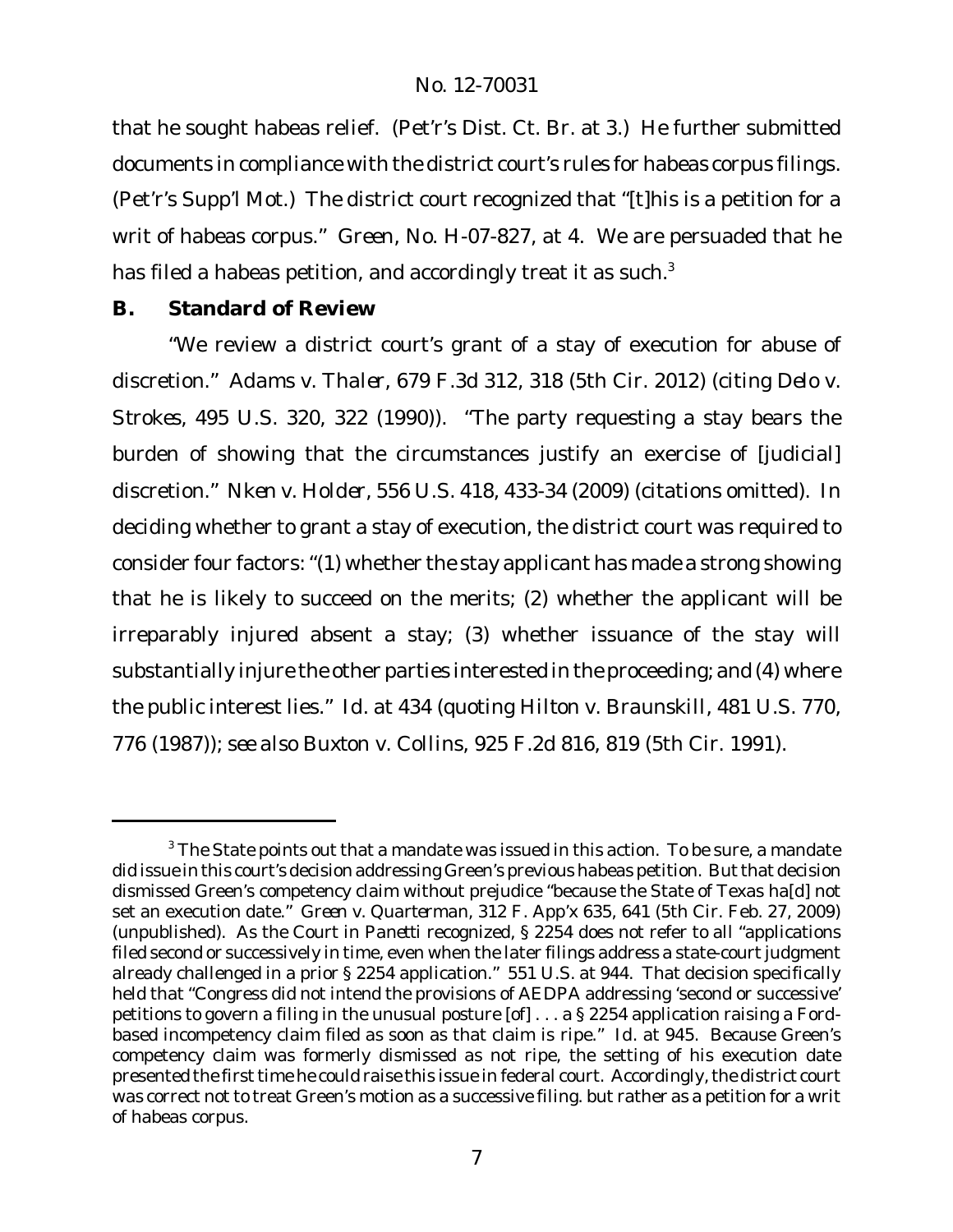A petition for a writ of habeas corpus is governed by §§ 2254(d) and 2254(e) of the Antiterrorism and Effective Death Penalty Act of 1996 ("AEDPA"). *See Holland v. Anderson*, 583 F.3d 267, 271-72 (5th Cir. 2009). Section 2254(d) provides that a federal court may not grant a writ of habeas corpus "with respect to any claim that was adjudicated on the merits in State court proceedings unless the" state court's adjudication: "(1) resulted in a decision that was contrary to, or involved an unreasonable application of, clearly established Federal law, as determined by the Supreme Court of the United States; or (2) resulted in a decision that was based on an unreasonable determination of the facts in light of the evidence presented in the State court proceeding." 28 U.S.C. § 2254(d). A decision is "'contrary to . . . clearly established Federal law, as determined by the Supreme Court of the United States' . . . if the state court arrives at a conclusion opposite to that reached by [the Supreme] Court on a question of law or if the state court decides a case differently than [the Supreme] Court has on a set of materially indistinguishable facts." *Williams v.Taylor*, 529 U.S. 362, 412-13 (2000) (quoting 28 U.S.C. § 2245(d)(1)) (first alteration in original). A decision "involve[s] an unreasonable application of [ ] clearly established Federal law, as determined by the Supreme Court of the United States . . . if the state court identifies the correct governing legal principle from [the Supreme] Court's decisions but unreasonably applies that principle to the facts of the prisoner's case." *Id.* at 412-13. "We review pure questions of law under the 'contrary to' standard of sub-section (d)(1), mixed questions of law and fact under the 'unreasonable application' standard of sub-section (d)(1), and pure questions of fact under the 'unreasonable determination of facts' standard of subsection (d)(2)." *Simmons v. Epps*, 654 F.3d 526, 534 (5th Cir. 2011) (quoting *Murphy v. Johnson*, 205 F.3d 809, 813 (5th Cir. 2000)).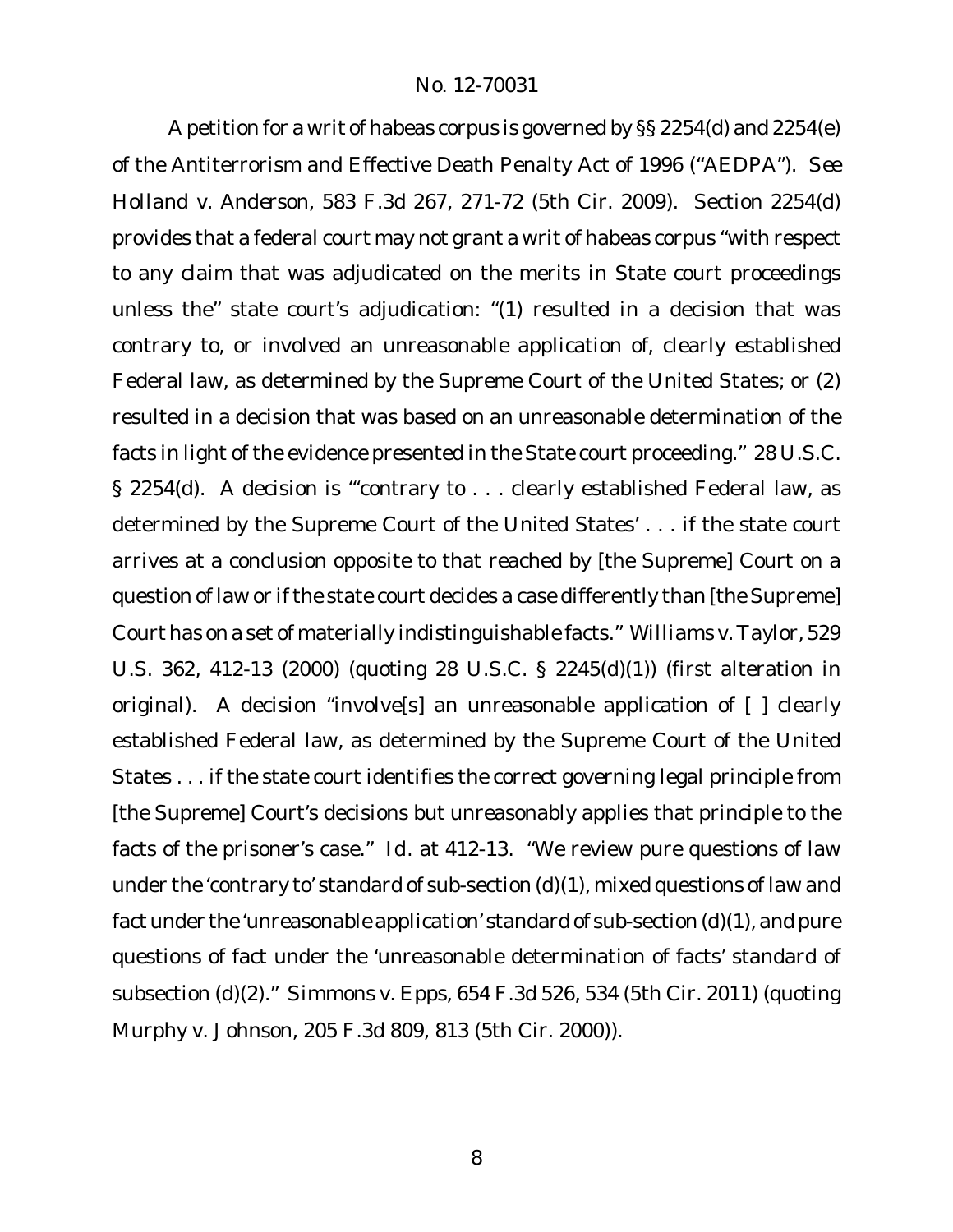Further, under § 2254(e)(1), a state court's factual findings are "presumed to be correct." This presumption may only be rebutted by "clear and convincing evidence." 28 U.S.C. § 2254(e)(1).

**C. Due Process**

The State challenges the district court's holding that Green did not receive a fair hearing because he was prevented from presenting fact witnesses from the Jester IV unit, a part of the TDCJ's mental health unit. The district court found that although Green was able to present testimony from his own witness, Dr. Mosnik, the state court's failure to allow Green to present mental health professionals to corroborate her diagnosis made this case analogous to the Supreme Court's decision in *Panetti*. <sup>4</sup> The district court took particular note of the fact that the State expert's assessment was based on brief meetings with Green, that the state court's decision rested largely on credibility determinations of the expert witnesses, and that the state court's opinion failed to reference the TDCJ medical records. *Green*, No. H-07-827, at 12-13.

In its appeal, the State argues that Green received a full and fair hearing as required by *Panetti*. As it did below, the State points out that Green received counsel, expert services, and the opportunity to present evidence and argument at a live hearing, including the admission of medical records. (Resp't Appellant Br. at 18, 22.) The State further asserts that the constricted schedule of Green's competency proceeding was itself the product of his own dilatory filings. (Resp't Appellant Br. at 19-20.)

Having reviewed the district court's opinion, we are persuaded that Green was not denied due process and agree with the State's argument. "Justice Powell's opinion [in *Ford v. Wainwright*, 477 U.S. 399 (1986)]constitutes 'clearly

<sup>&</sup>lt;sup>4</sup> Specifically, the district court held: "In granting Green's Motion for a stay, this Court finds that the state court prevented Green from presenting relevant evidence he wished to present." *Green*, No. H-07-827, at 15.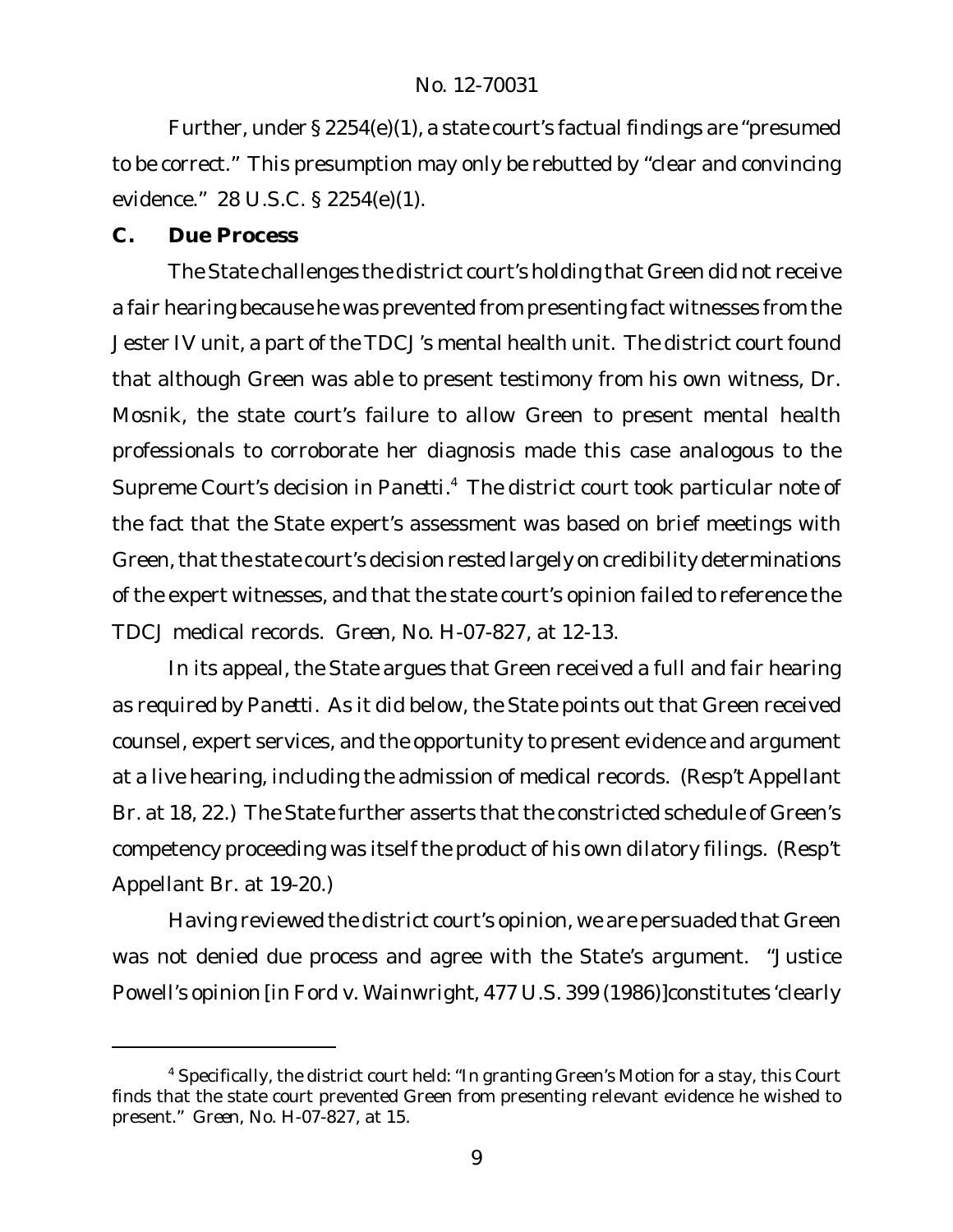established' law for purposes of § 2254 and sets the minimum procedures a State must provide to a prisoner raising a *Ford*-based competency claim." *Panetti*, 551 U.S. at 949. In *Ford*, Justice Powell made clear that once a petitioner has made a substantial showing of incompetency, he is entitled to "an adequate means by which to submit expert psychiatric evidence in response to the evidence that had been solicited by the state court" and a "fair hearing"that satisfies our standards of fundamental fairness. *Id.* at 948, 949. However, it is equally clear that, under *Ford*, "[d]ue process does not require a full trial on the merits," but only an "'opportunity to be heard.'" *Rivera v. Quarterman*, 505 F.3d 349, 358 (5th Cir. 2007) (quoting *Ford*, 477 U.S. at 424 (Powell, J., concurring in part and concurring in the judgment)); *see also Hines v. Thaler*, 456 F. App'x 357, 363 (5th Cir. 2011) (unpublished) ("[T]here is no indication that a *live* hearing, [petitioner's] key complaint with regard to the state court's procedures, is required in [a mental retardation] claim as a matter of either federal or state law."). We have further been cautioned that states "'should have substantial leeway to determine what process best balances the various interests at stake' once [they have] met the 'basic requirements' required by due process." *Panetti*, 551 U.S. at 949-50 (quoting *Ford*, 477 U.S. at 427 (Powell, J., concurring in part and concurring in the judgment)).

Here, we accept that Green made the requisite showing necessary to trigger the protections under *Ford*. <sup>5</sup> But we also conclude that Green received

<sup>&</sup>lt;sup>5</sup> The parties dispute whether the state court ordered that Green be examined by two mental health experts because the parties agreed or because the court determined that he had made a substantial showing of incompetency. The appellate court did not clarify this matter. *See Green v. State*, Nos. AP-76,374, AP-76,376, AP-76,381, 2012 WL 2400651, at \*12 n.27 (Tex. Crim. App. June 27, 2012) (Price, J., concurring) ("I presume the trial court found that Green made a threshold showing to allow him to obtain expert examination under Article 46.05, Section (f), since it in fact appointed two experts."). A reading of the relevant statutory provision leads to the conclusion that the state court did, in fact, determine that Green had made a substantial threshold showing of incompetency. *See* Tex. Code Crim. Proc. art. 46.05 ("If the trial court determines that the defendant has made a substantial showing of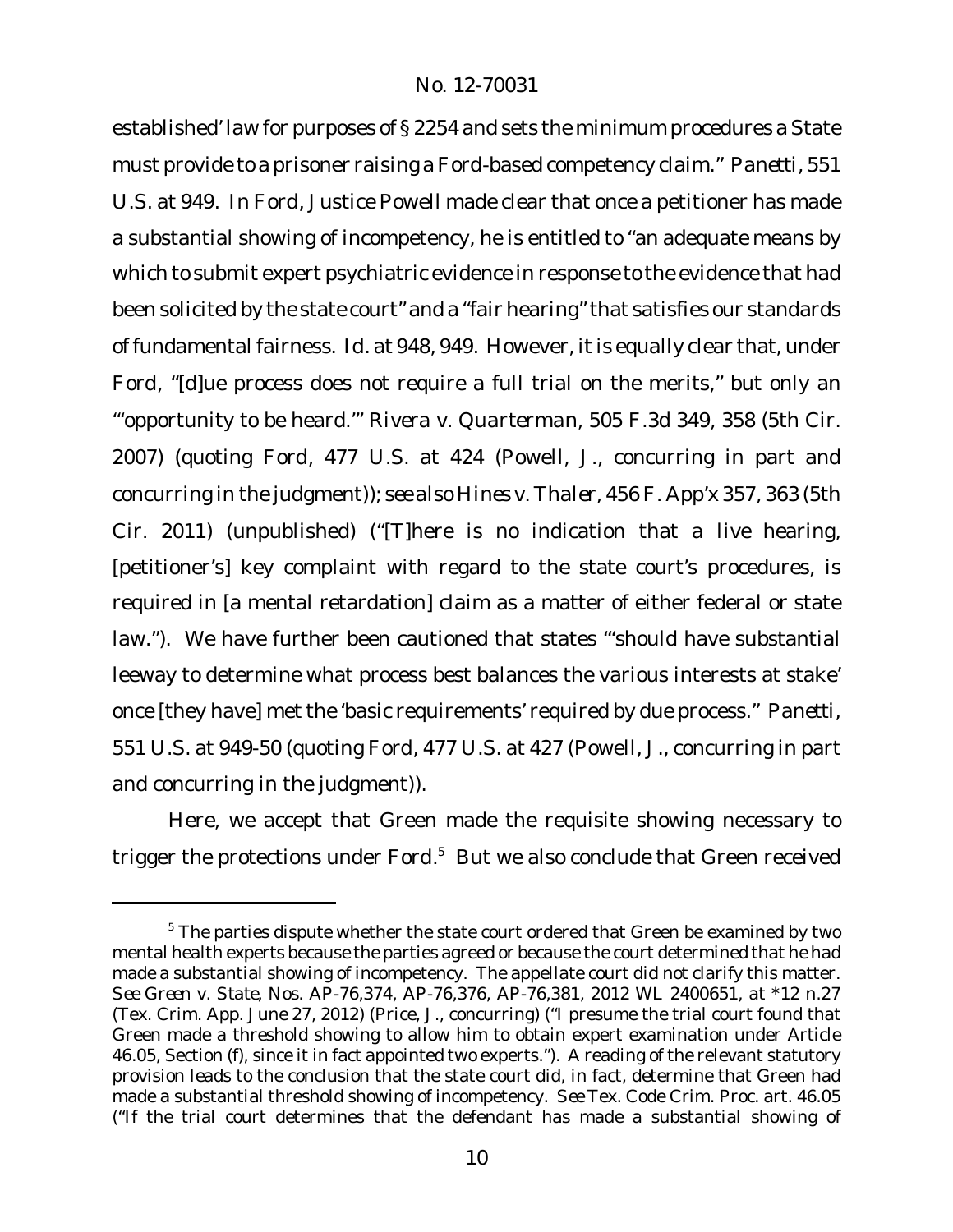the process he was due. Green had the opportunity to develop his claim in the state proceeding. Green himself testified. The state court provided Green counsel and an expert witness. Green's expert, Dr. Mosnik, produced an expert report. She also testified. Green also submitted over 200 pages of medical records relating to his treatment at the Jester IV unit, records which both experts reviewed. The State stipulated to the accuracy of the records and that witnesses called would have testified in accordance with those records.

The district court's holding that these procedures were deficient was based principally on its conclusion that the state court's decision to deny Green the opportunity to call witnesses, including TDCJ medical personnel, and give live testimony was closely analogous to the process found unconstitutional in *Panetti*.

We disagree that *Panetti*'s facts instruct the analysis here. Unlike the state proceeding in this case, the state court in *Panetti* "on repeated occasions conveyed information to petitioner's counsel that turned out not to be true; provided at least one significant update to the State without providing the same notice to petitioner; and failed in general to keep petitioner informed as to the opportunity, if any, he would have to present his case." 551 U.S. at 950. The *Panetti* state court also failed to provide petitioner with a competency hearing, which the Court viewed as potentially violating Texas law. *Id.* Finally, and most importantly, in *Panetti* the court based its decision solely on examinations performed by "psychiatrists *it had appointed*" and "failed to provide petitioner with an adequate opportunity to submit expert evidence in response to the report filed by the court-appointed experts." *Id.* at 951 (emphasis added).

Itis thus not the case that *Panetti*'s facts are"materially indistinguishable" from those in the state proceeding here. *See Williams*, 529 U.S. at 412-13. The state court allowed Green to retain his own expert. It also considered "all of the

incompetency, the court *shall* order at least two mental health experts to examine the defendant . . . . " (emphasis added)).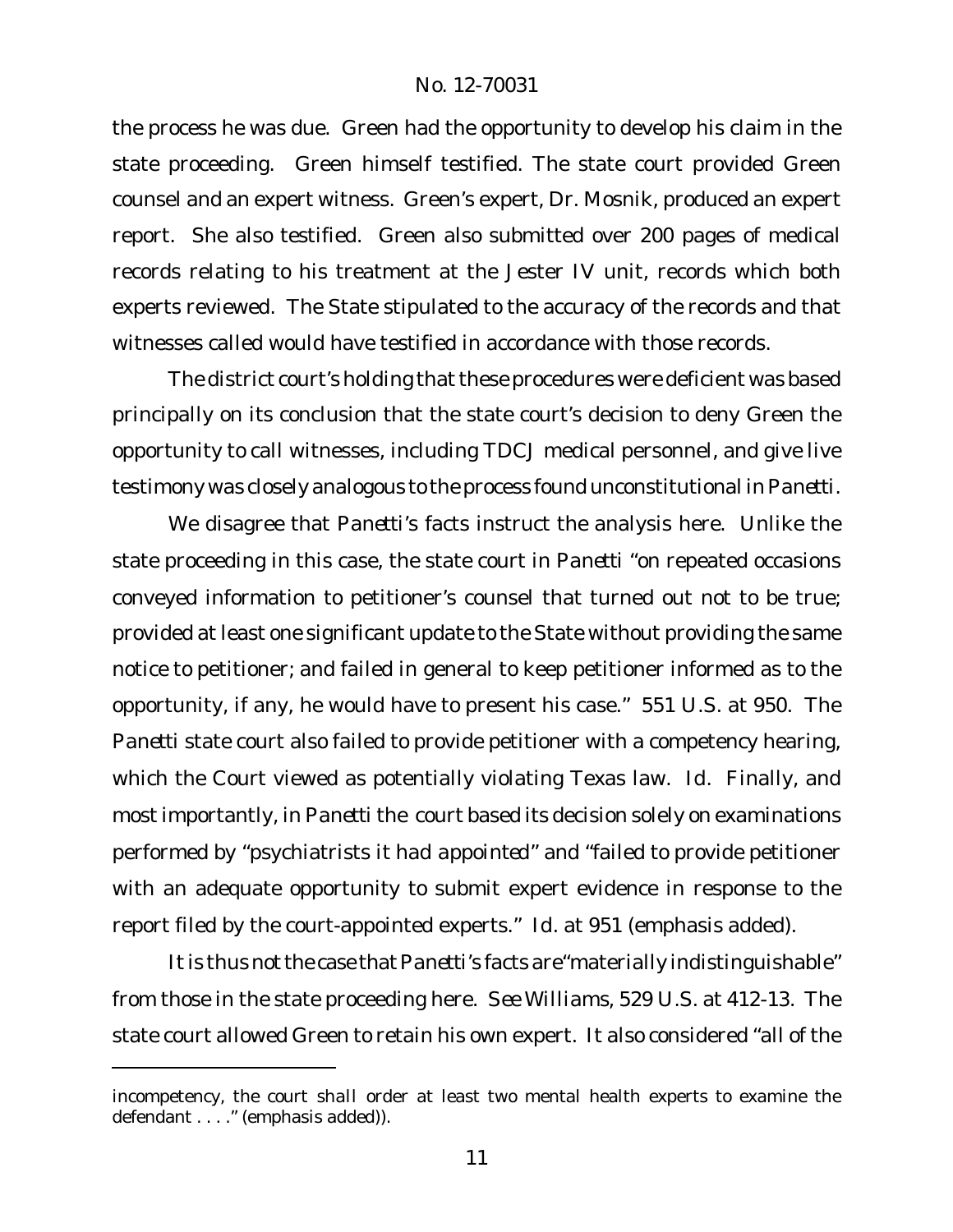exhibits and made the decision based upon a review of all of the evidence including testimony from [Green's] expert." (Pet'r's Dist. Ct. Ex. G.) At the competency hearing, the state court made clear that its decision was "based on all the evidence." *Green*, 2012 WL 2400651, at \*2.

The conclusion that *Panetti* does not determine the outcome in this case is reinforced by comparing the facts of this case to those in *Ford*. There, the Court held the State's competency proceedings constitutionally infirm for making determinations of sanity based solely on examinations by stateappointed psychiatrists. Because the petitioner in *Ford* did not have the opportunity to offer contrary medical evidence or explain inadequacies of the state's examination, he had not been afforded the adequate protections of procedural due process. Ford, 477 U.S. at 416 (observing that the "most striking" defect" in the state procedure was that the "person who appoints the experts . . . is the Governor, whose subordinates have been responsible for initiating every stage of the prosecution of the condemned"). Green, by contrast, was able to hire an expert who submitted a report and testified, and could respond directly to the State's evidence.

Properly understood, Green's argument is essentially that he should have been allowed more—to call more witnesses, take more time preparing his expert, and conduct a more thorough investigation into the State expert's background and credentials. But while *Ford* stated that "any procedure that precludes the prisoner or his counsel from presenting material relevant to his sanity or bars consideration of that material by the factfinder is necessarily inadequate," 477 U.S. at 414, the Court in *Panetti* made clear that it was not "address[ing] whether other procedures, such as the opportunity for discovery or for the crossexamination of witnesses, would in some cases be required under the Due Process Clause," 551 U.S. at 952. Additionally, Green was able to submit the relevant medical reports, but was simply not able, due to the shortness of time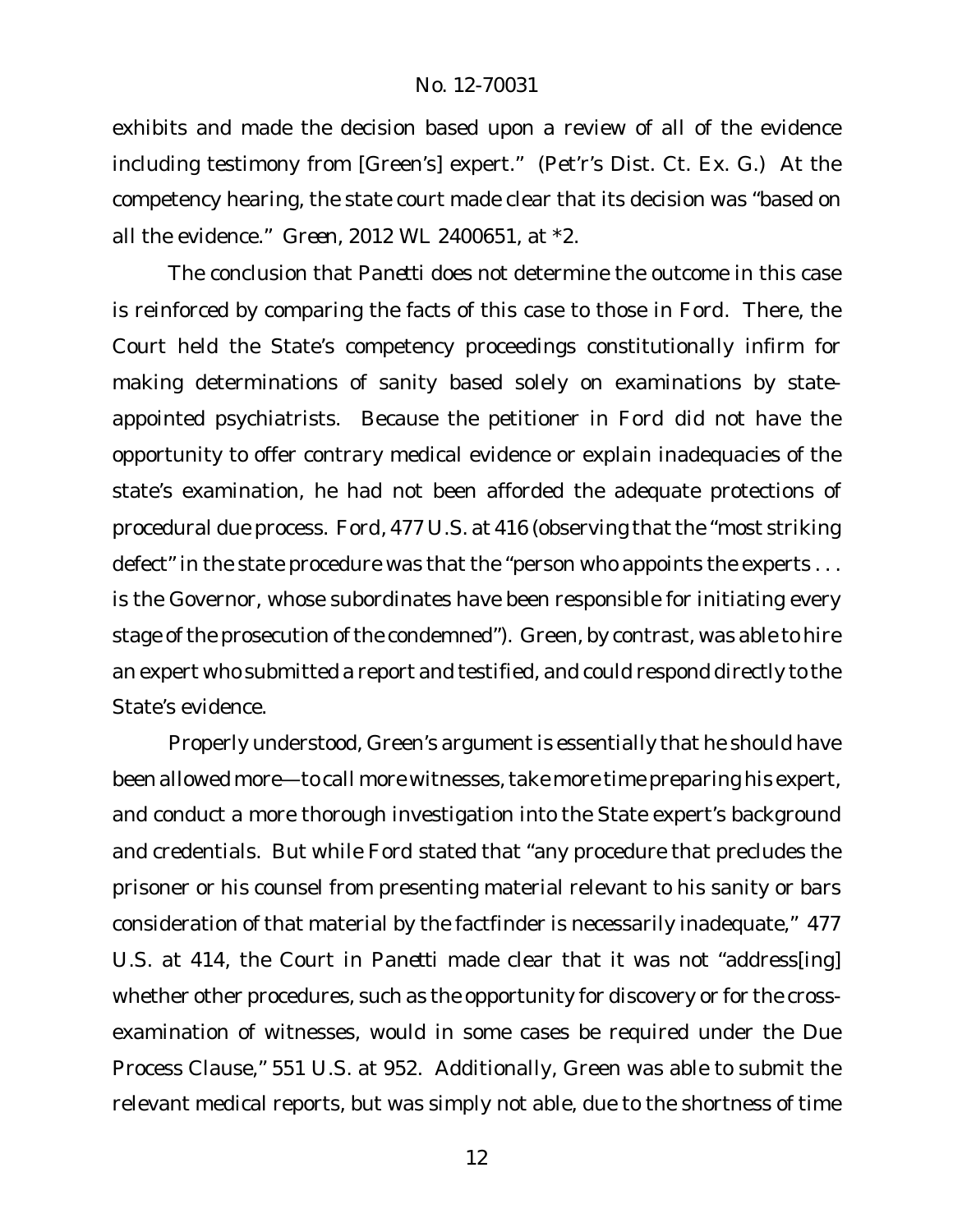before the impending execution, to subpoena witnesses to testify as to these reports.<sup>6</sup>

The district court found that the state proceeding's fairness was called into doubt by the fact that the opinion heavily relied on credibility determinations of the two experts and did not refer to the TDCJ medical records. But we only review the state court's actual decision, not the written opinion on which it is based. *See St. Aubin v. Quarterman*, 470 F.3d 1096, 1100 (5th Cir. 2006); *Neal v. Puckett*, 286 F.3d 230, 246 (5th Cir. 2002) (en banc), *cert. denied*, 537 U.S. 1104 (2003) ("[W]e do not interpret AEDPA in such a way that would require a federal habeas court to order a new sentencing hearing solely because it finds the state court's written opinion unsatisfactory. It seems clear to us that a federal habeas court is authorized by Section 2254(d) to review only a state court's 'decision,' and not the written opinion explaining that decision." (footnote omitted)). Thus, "our focus on the 'unreasonable application' test under Section 2254(d) should be on the ultimate legal conclusion that the state court reached and not on whether the state court considered and discussed every angle of the evidence." *Neal*, 286 F.3d at 246; *see also Harrington v. Richter*, 131 S. Ct. 770, 784 (2011) ("Where a state court's decision is unaccompanied by an explanation, the habeas petitioner's burden still must be met by showing that there was no reasonable basis for the state court to deny relief."). The district court's consideration of the fact that the state court did not discuss the TDCJ records

<sup>&</sup>lt;sup>6</sup> We also observe that Green ignores that the state court's expedited proceeding was itself motivated by the dates of Green's filings. Green did not submit a request for medical records until May 20, 2010. His motion for appointment of counsel, retention of a mental health expert, and a competency hearing was not filed until June 1, 2010, even though he knew as early as December 16, 2009, that he was to be executed on June 30, 2010. The state court responded on June 6, 2010. Expert reports were then produced on June 21, 2010. Green then filed a request for a competency hearing on June 23, 2010. The state court promptly responded, ruling on his motion the same day, and scheduling an evidentiary hearing for June 28.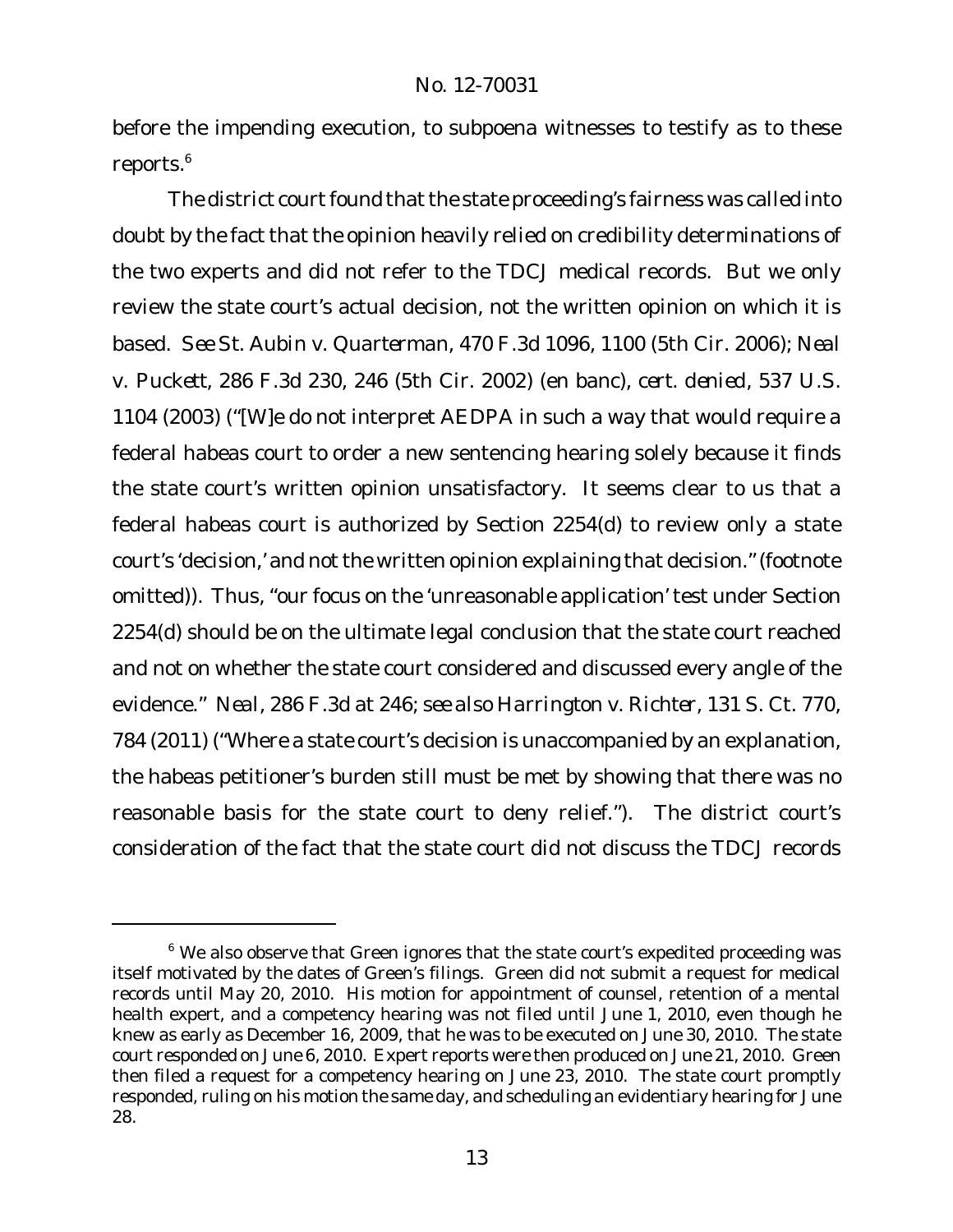represents the very "unduly formalistic" approach this court rejected in *Neal*. 286 F.3d at 245-46.

We thus hold that the district court's conclusion— that Green was denied due process as a result of the state court's failure to allow him to call more witnesses to testify about evidence already admitted as accurate and stipulated to—represented an unreasonable application of Supreme Court precedent.

Having determined that the procedures at issue were not constitutionally defective, we also reject the district court's holding that the state court made an unreasonable determination of the facts. The State's expert, Dr. Moeller, stated in his report that during the mental status examination, Green spoke at length about "improprieties in his trial and his hallucinations," but Dr. Moeller ultimately concluded that despite "likely ha[ving] intermittent hallucinations and disorganized behaviors," "[i]t is unlikely that [Green] is suffering from schizophrenia." (Pet'r's Dist. Ct. Ex. B.) Green himself stated that on June 30, "[t]hey'll put me on a table and put an I.V. into me and kill me  $\dots$  because they say I killed that girl." (Pet'r's Dist. Ct. Ex. B.) Considering the State's stipulation to the accuracy of the medical records, the presence of an expert on each side, and the competency hearing itself, this court concludes that the state court did not make an unreasonable determination that Green was competent, and its factual finding to that effect is thus presumptively correct. *See Patterson v. Dretke*, 370 F.3d 480, 484 (5th Cir. 2004); *see also Miller-El v. Johnson*, 261 F.3d 445, 454 (5th Cir. 2001), *rev'd on other grounds sub nom Miller-El v. Cockrell*, 537 U.S. 322 (2003) ("A state court's competency determination is a finding of fact entitled to a presumption of correctness under § 2254(d)(2).").

Green has not presented clear and convincing evidence that would serve to rebut this presumption. Although Green identifies medical records from the Jester IV unit that diagnosed him with undifferentiated schizophrenia, these records do not demonstrate that Green lacked the rational understanding that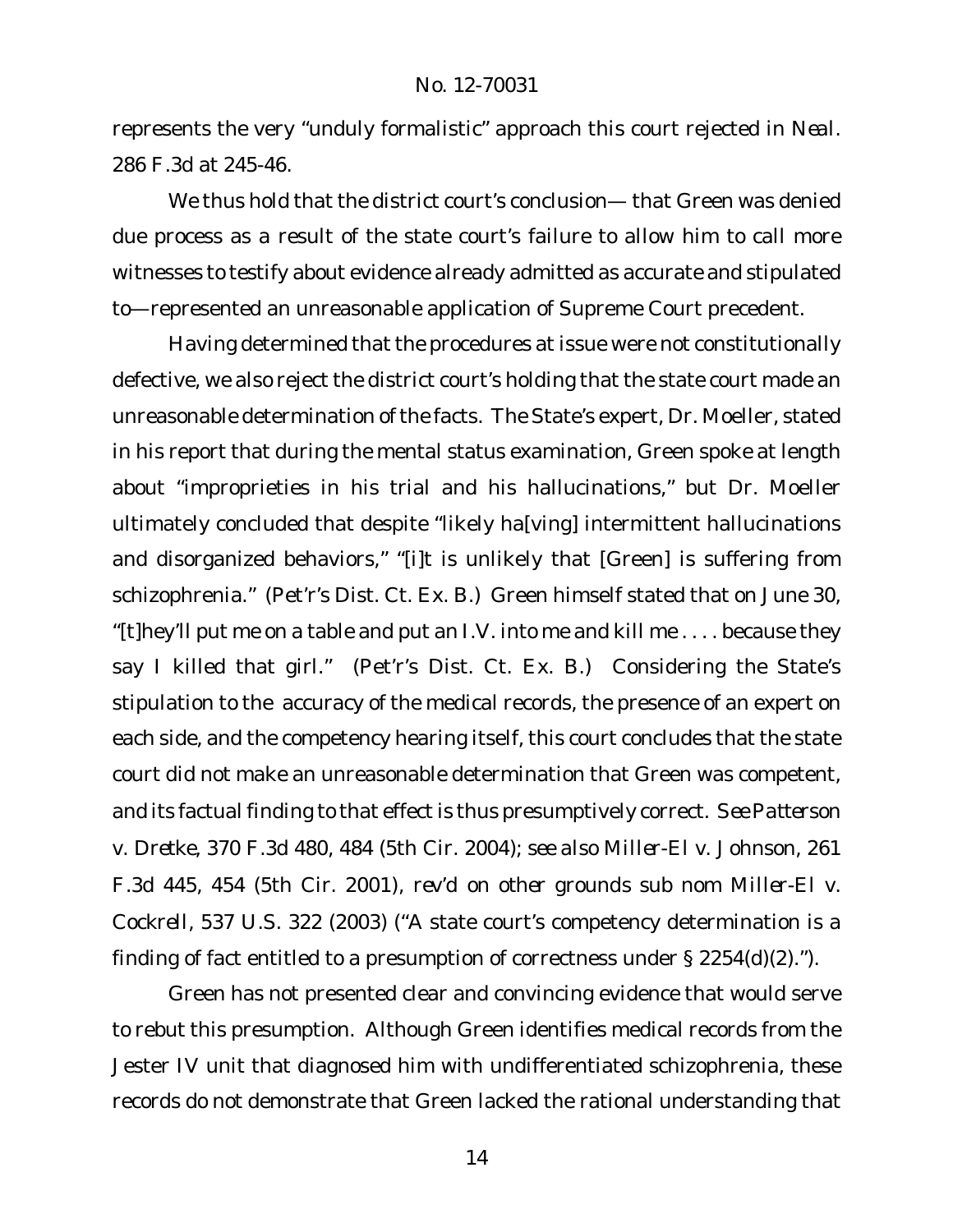he was to be executed for Neal's death. Additionally, Dr. Moeller's report shows that Green spent a significant amount of time discussing flaws in his original trial. Dr. Mosnik's report contains additional statements by Green to the effect that the police "set me up," and it evidences his understanding that "[t]hey accused me of killing somebody and they sentenced me to deathrow but I'm not quilty." (Pet'r's Dist. Ct. Ex. A.)<sup>7</sup>

Accordingly, the state court's factual competency finding should remain undisturbed.

**D. Ex Parte Communications**

The State also challenges the district court's determination that "the state court's findings [were] less deserving of deference" under AEDPA for "den[ying] Green any opportunity to object or seek changes or clarifications to the findings" in the State's proposed order, which the state court requested *ex parte*, and signed verbatim. The State argues that the state court's acceptance of the proposed order's findings was again indicative of the time constraints under which the court was functioning. (Resp't Appellant Br. at 23.) Further, there was no need to provide Green an opportunity to submit his own findings because the state court had already rendered a judgment from the bench. (Resp't Appellant Br. at 24.) Additionally, Green apparently had an opportunity to object to the findings in a motion to strike he filed in the state court. (Resp't Appellant Br. at 25.)

Ignoring the flaw inherent in the district court's determination that the state court was "less deserving of deference" under AEDPA, the district court's holding also lacks well-established support in Supreme Court precedent. *See McMurtrey v. Ryan*, 539 F.3d 1112, 1118 (9th Cir. 2008) (observing that state court factual findings are entitled to less deference under *pre-AEDPA law*).

<sup>&</sup>lt;sup>7</sup> In another question, Green states that the murder victim's name was "Christine Neals." (Pet'r's Ex. A.)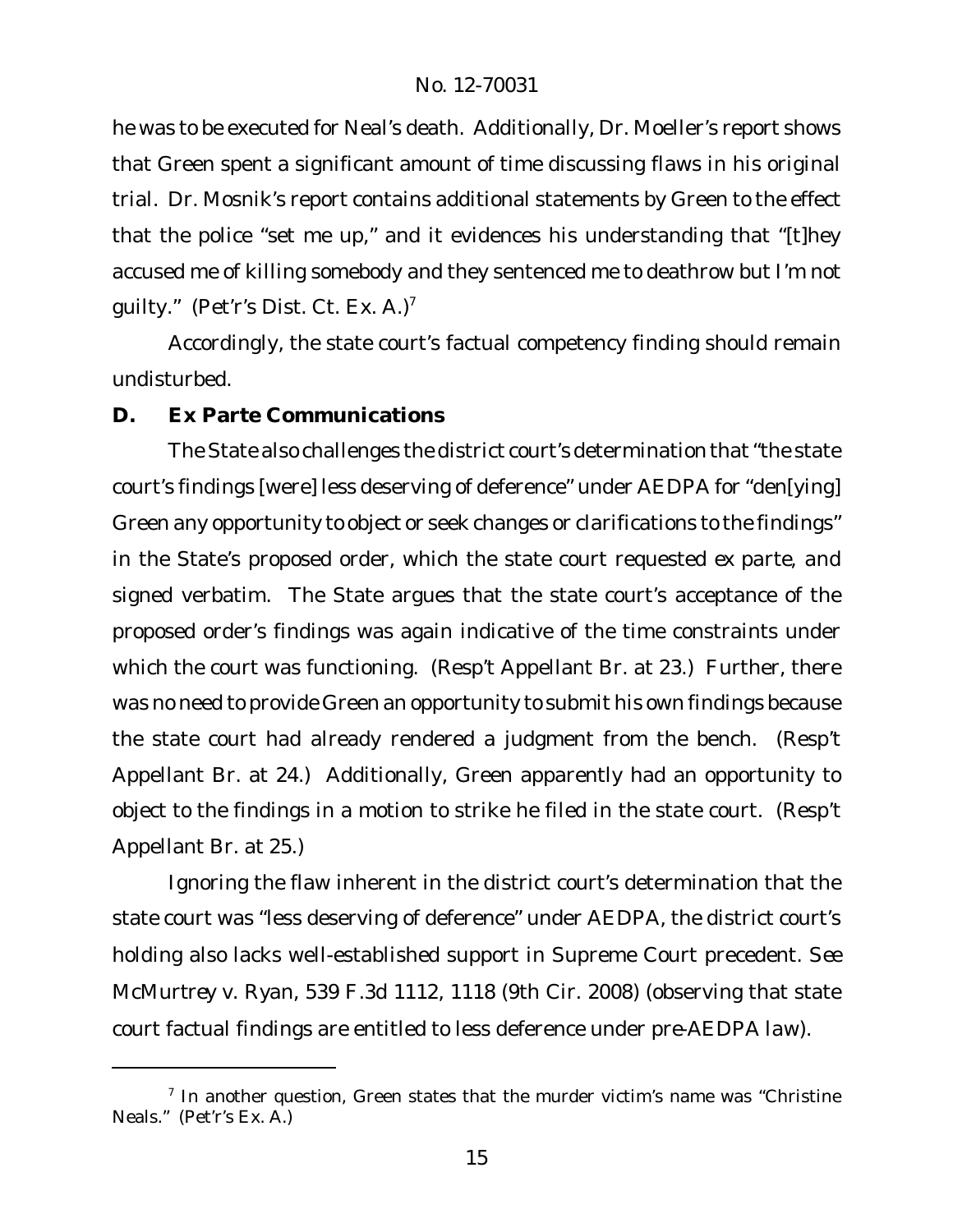In Anderson **v.** City of Bessemer City, the Court criticized courts' "verbatim adoption of findings of fact prepared by prevailing parties, particularly when those findings have taken the form of conclusory statements unsupported by citation to the record." 470 U.S. 564, 572 (1985). In *Jefferson v. Upton*, the Court again observed that "[a]lthough we have stated that a court's verbatim adoption of findings of fact prepared by prevailing parties should be treated as findings of the court, we have also criticized that practice." 130 S. Ct. 2217, 2223 (2010) (quotation omitted). But despite criticizing the practice, the Court has never found it to violate due process or to entitle a state court's decision to less deference under AEDPA. The Court has explicitly stated that it has:

> [N]ot considered the lawfulness of, nor the application of the habeas statute to, the use of such a practice where (1) a judge solicits the proposed findings *ex parte*, (2) does not provide the opposing party an opportunity to criticize the findings or to submit his own, or (3) adopts findings that contain internal evidence suggesting that the judge may not have read them.

*Id.* at 2223. Importantly, *Jefferson* was also rendered in a pre-AEDPA context. *Id.* at 2220. This court does not read the Court's statement that it had "not considered the lawfulness" of acts like those of the state court here to be an invitation to grant habeas relief on Green's claim that the *ex parte* communications rendered his competency proceeding constitutionally infirm. *See id.* at 2223; *see also Brownlee v. Haley*, 306 F.3d 1043, 1067 n.19 (11th Cir. 2002) (agreeing with district court that, although verbatim adoptions by state court of State-submitted proposed orders has been criticized, the practice has been consistently upheld where adequate evidentiary proceedings were held and the court's order was fully supported by evidence); *cf. In re Sibley*, 564 F.3d 1335, 1341 (D.C. Cir. 2009) (rejecting argument that court's adoption of court-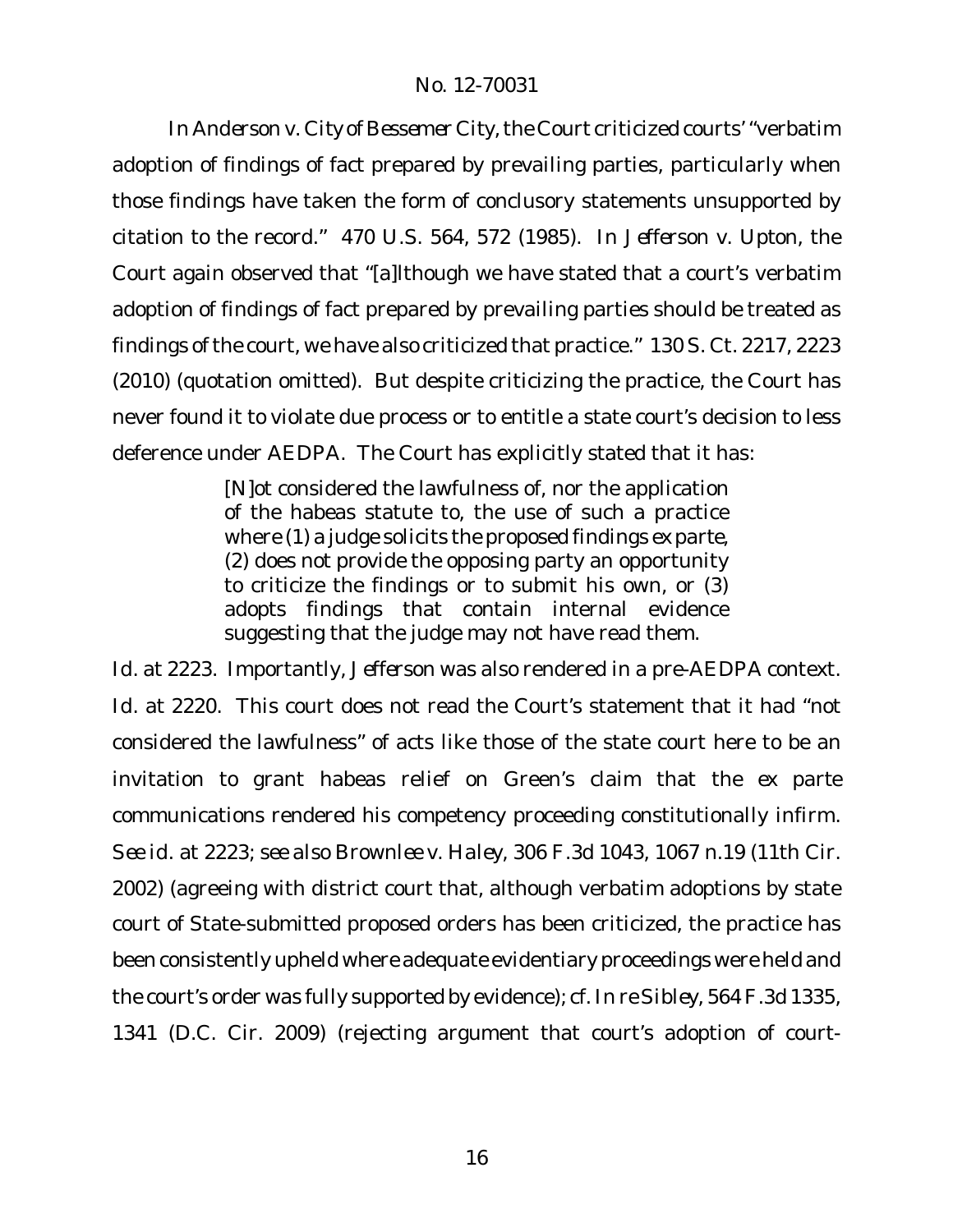appointed referee's report amounted to deprivation of due process). $^8\,$  It certainly does not amount to "a decision that was contrary to, or involved an unreasonable application of, clearly established Federal law, as determined by the Supreme Court of the United States." 28 U.S.C. § 2254(d)(1). The district court thus erred in according the state court's decision less deference as a result of the *ex parte* request to the State for a proposed order and the subsequent adoption thereof.

# **E. Incorrect Legal Standard**

The final ground for granting a stay of execution was the district court's determination that the state court twice appeared to apply incorrect legal standards. First, the district court held that the state court appeared to apply an incorrect state standard by looking to the statutory framework contained in Article 11.071 of the Texas Code of Criminal Procedure, as opposed to that under Article 46.05.9 Second, the district court held that the state court applied an

<sup>8</sup> We further note that we have ourselves upheld the practice. *See Trevino v. Johnson*, 168 F.3d 173, 180 (5th Cir. 1999); *Nichols v. Scott*, 69 F.3d 1255, 1277 (5th Cir. 1995).

<sup>&</sup>lt;sup>9</sup> Article 11.071 of the Texas Code of Criminal Procedure "establishes the procedures for an application for a writ of habeas corpus in which the applicant seeks relief from a judgment imposing a penalty of death." Tex. Code Crim. Proc. art. 11.071 § 1. Section 5 further provides that:

If a subsequent application for a writ of habeas corpus is filed after filing an initial application, a court may not consider the merits of or grant relief based on the subsequent application unless the application contains sufficient specific facts establishing that:

<sup>(1)</sup> the current claims and issues have not been and could not have been presented previously in a timely initial application or in a previously considered application filed under this article or Article 11.07 because the factual or legal basis for the claim was unavailable on the date the applicant filed the previous application;

<sup>(2)</sup> by a preponderance of the evidence, but for a violation of the United States Constitution no rational juror could have found the applicant quilty beyond a reasonable doubt; or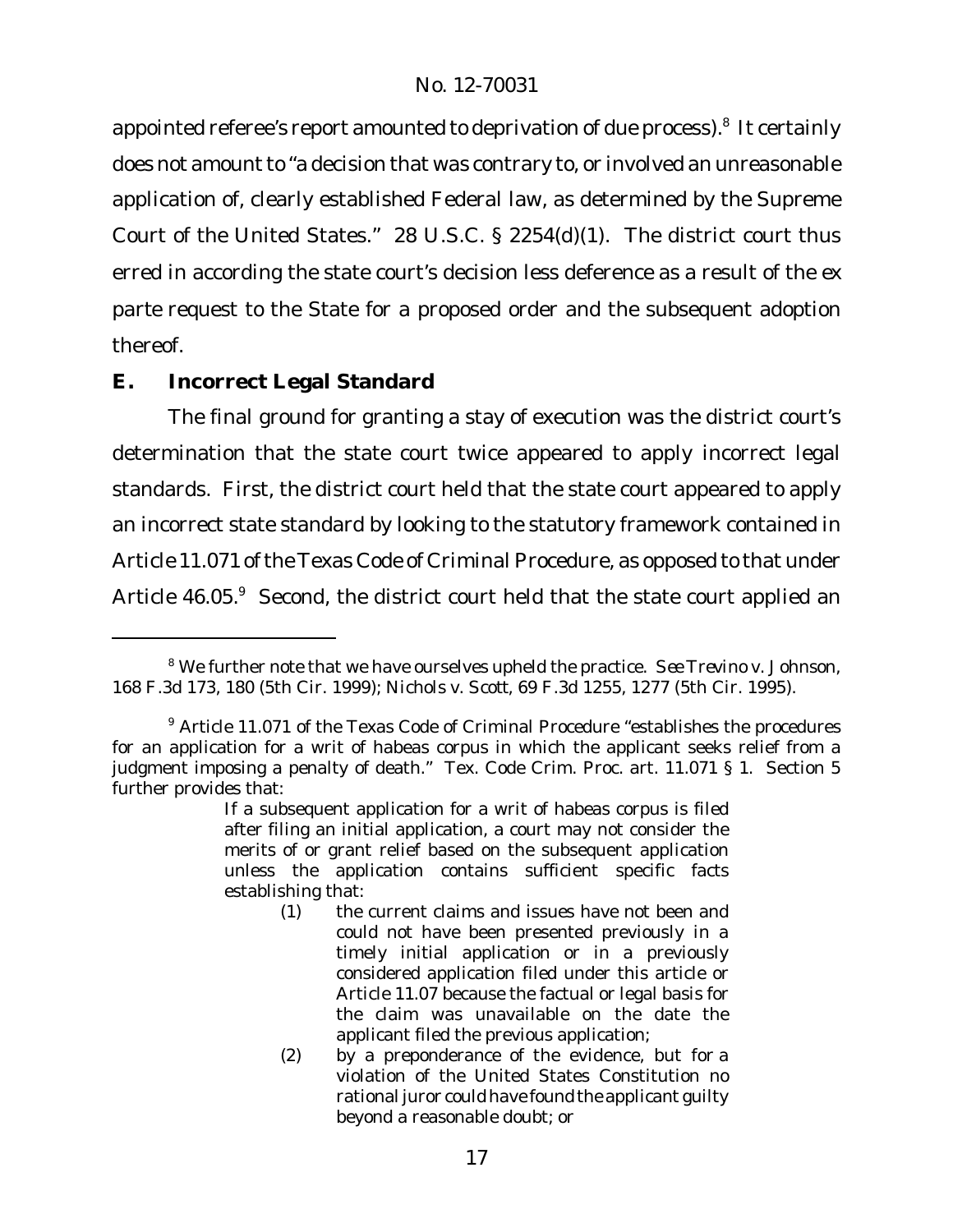overly narrow definition of "rational understanding" to Green's awareness for the reasons of his execution.

The State challenges both findings, arguing that the CCA concluded that the state court applied the correct standard and that there is no ground on which to question the state court's clarification of what standard it applied. (Resp't Appellant Br. at 29-30.) As to the state court's application of *Panetti*, the State argues that the state court's reasoning on the record supports finding that the standard was correctly applied. (Resp't Appellant Br. at 33, 35-36.)

Addressing first the state court's alleged application of the incorrect Texas law standard, the district court found it unclear what standard the state court applied. The district court was particularly alarmed by the fact that the CCA required clarification from the state court as to what standard it had applied in rendering its competency ruling. The district court appears to have been concerned about the following passage, referring to the state court judge, contained in the CCA's request for clarification to the state court:

> [The state court] further stated that it was her 'understanding we're here on the first section [of Article 11.071 § 5] because of a change in [appellant's] mental capacity from the time that [appellant was] committed in 2002 to the present.' She said again later that 'this is the subsequent writ.' Finally, in Volume 3, pages 194-95 of the report's record of the hearing, the judge explained that she 'talked about the three different types of subsequent writs just to show that [she] had an understanding of the statute[.]' On the same pages, she also stated that she followed 'the Panetti standard' and applied 'the Ford [v. Wainwright, 477 U.S. 399 (1986)] standard' and 'after applying all of those standards,' it

<sup>(3)</sup> by clear and convincing evidence, but for a violation of the United States Constitution no rational juror would have answered in the state's favor one or more of the special issues that were submitted to the jury in the applicant's trial ....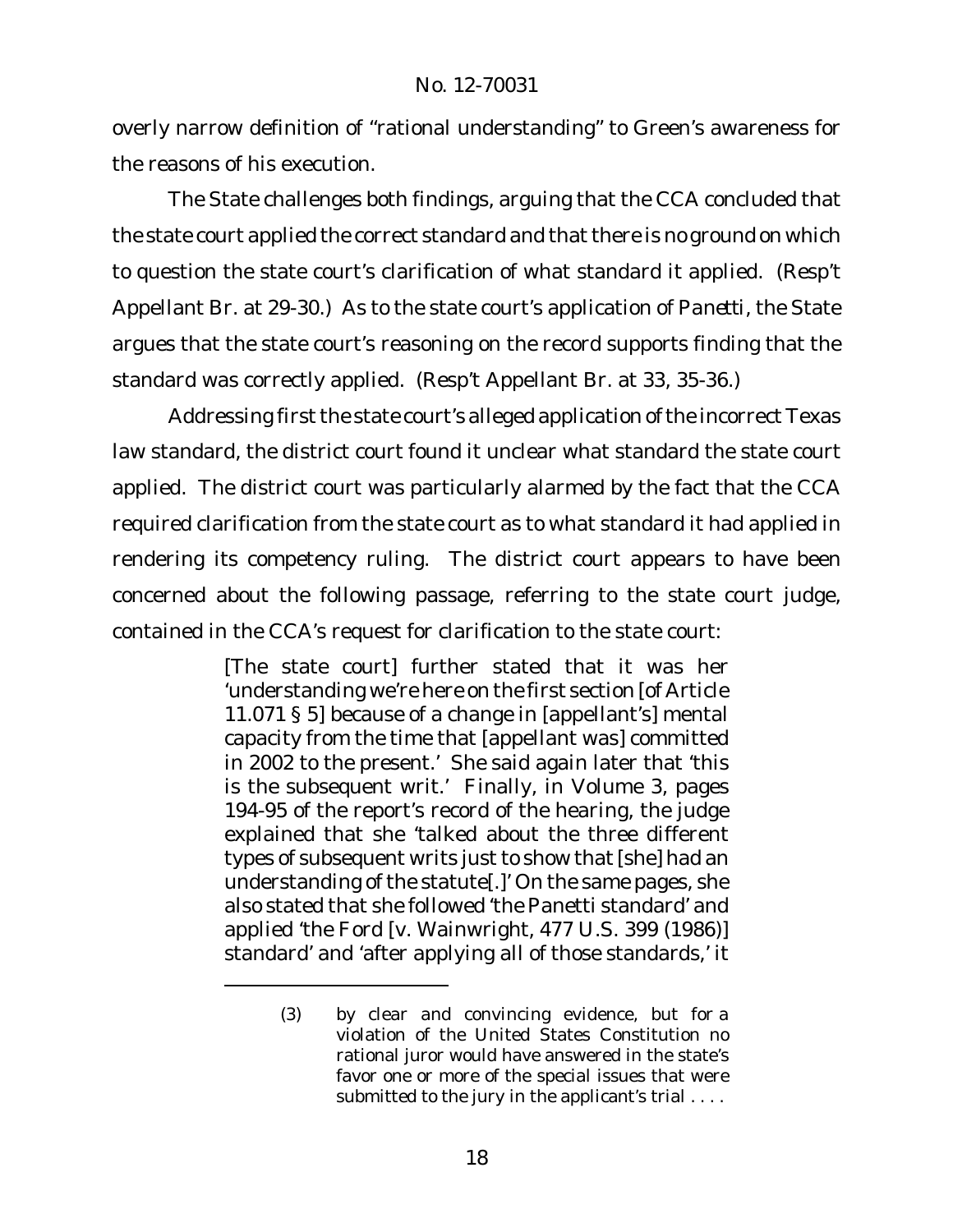was her ruling not to grant a stay in the case. Because some of the standards mentioned are not applicable in this instance, we order the trial judge . . . to file with the Clerk of this Court a written clarification of the standard she followed . . . .

*Ex parte Green*, 2010 Tex. Crim. App. Unpub. LEXIS 407, at \*3 (alterations in original).

But the district courtignores that the CCA later determined that the state court applied the correct standard under Article 46.05. *See Green*, 2012 WL 2400651, at  $*2$ ,  $*7$ .<sup>10</sup> In its clarification, the state court also referred to its own handwriting on Green's request for the appointment of an expert that "this exam is to determine whether defendant is competent under 46.05." At the competency hearing, the state court also explicitly stated that "I knew that we

<sup>10</sup> Article 46.05 of the Texas Code of Criminal Procedure codifies the *Ford* standard. It provides, in relevant part, that:

<sup>(</sup>a) A person who is incompetent to be executed may not be executed.

<sup>. . .</sup> (f) If the trial court determines that the defendant has made a substantial showing of incompetency, the court shall order at least two mental health experts to examine the defendant using the standard described by Subsection (h) to determine whether the defendant is incompetent to be executed.

<sup>(</sup>g) If the trial court does not determine that the defendant has made a substantial showing of incompetency, the court shall deny the motion and may set an execution date as otherwise provided by law.

<sup>(</sup>h) A defendant is incompetent to be executed if the defendant does not understand:

<sup>(1)</sup> that he or she is to be executed and that the execution is imminent; and

<sup>(2)</sup> the reason he or she is being executed  $\dots$ 

<sup>(</sup>k) The trial court shall determine whether, on the basis of reports provided under Subsection (i), the motion, any attached documents, any responsive pleadings, and any evidence introduced in the final competency hearing, the defendant has established by a preponderance of the evidence that the defendant is incompetent to be executed.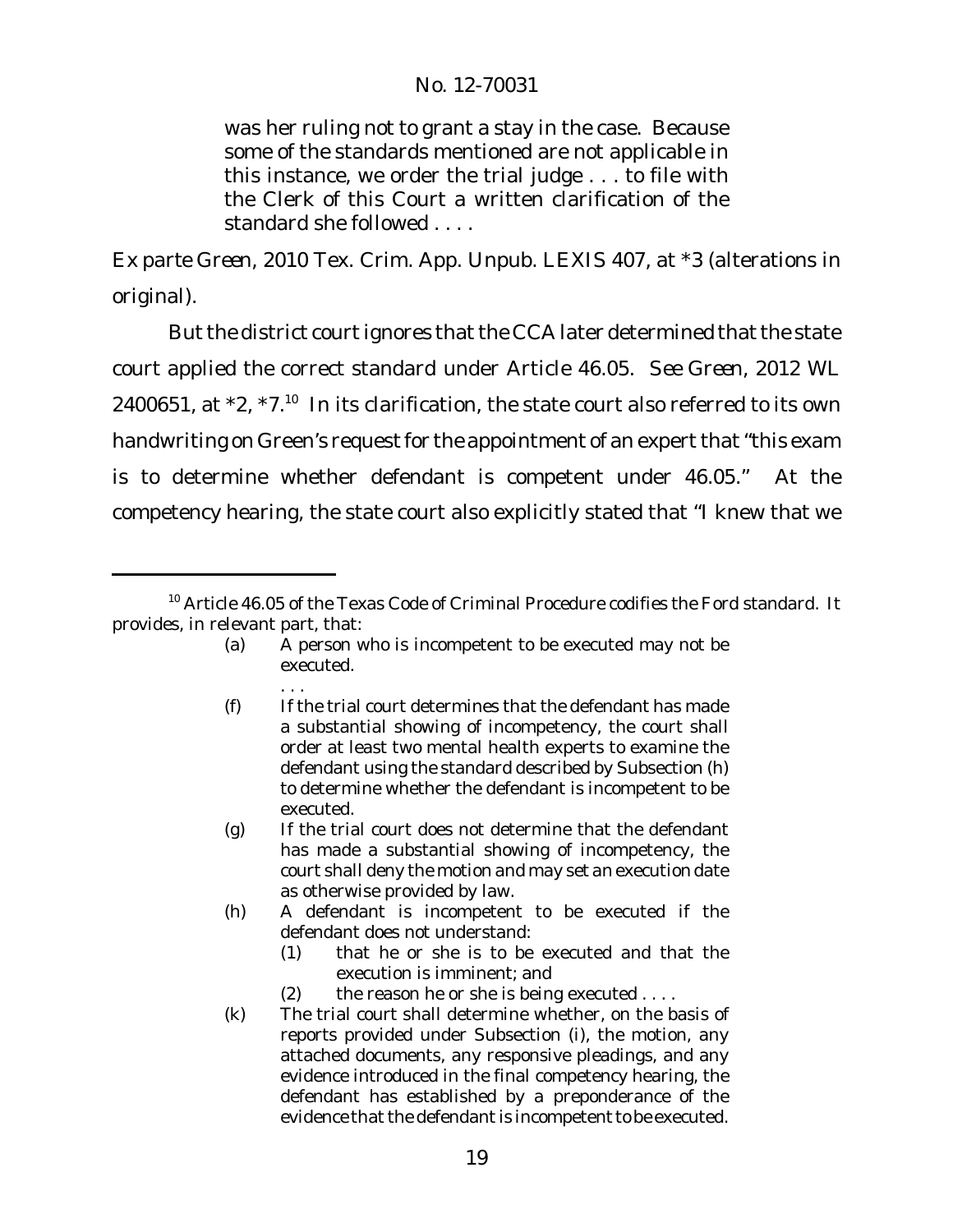were here on the incompetence claim. I did listen to both sides. I did follow the *Panetti* standard . . . and I did also apply the *Ford* standard in this case." *Green*, 2012 WL 2400651, at \*2. Unlike the district court, we do not see this as "rais[ing] questions about whether [the state courtjudge's] *post hoc* clarification accurately describes the standards she applied in reaching her decision." *Green*, No. H-07-827, at 14 n.8.

After reviewing the state court's bench ruling, we are further persuaded that it applied the correct standard. The court stated:

> [F]or the record, I'm going to state that the most compelling evidence of all was from your own expert . . . which shows that you know you are to be executed by the State, you know you are convicted of killing the victim . . . you know the execution date, and then you proclaimed your innocence which shows a rational understanding of your imminent date and you know the charges that were against you.

*Green*, 2012 WL 2400651, at \*2 (second alteration in original).

This closely follows the requirements laid out in *Ford* and *Panetti* that a prisoner: 1) "know the fact of [his] impending execution and the reason for it," *Ford*, 477 U.S. at 422 (Powell, J., concurring in part and concurring in the judgment), and 2) "[have a] rational understanding of the reason for the execution," *Panetti*, 551 U.S. at 958. We conclude that the state court applied the correct standard and the district court abused its discretion in finding otherwise. *See Green*, 2012 WL 2400651, at \*7 (noting that state court correctly applied Article 46.05).

We arrive at the same conclusion as to the state court's application of the "rational understanding" requirement under *Panetti*. The district court draws a comparison between Green's statement that he believed he was to be executed "as a result of the war between the 'good and evil personalities constantly fighting for control of his body in order to kill him'" and the *Panetti* petitioner's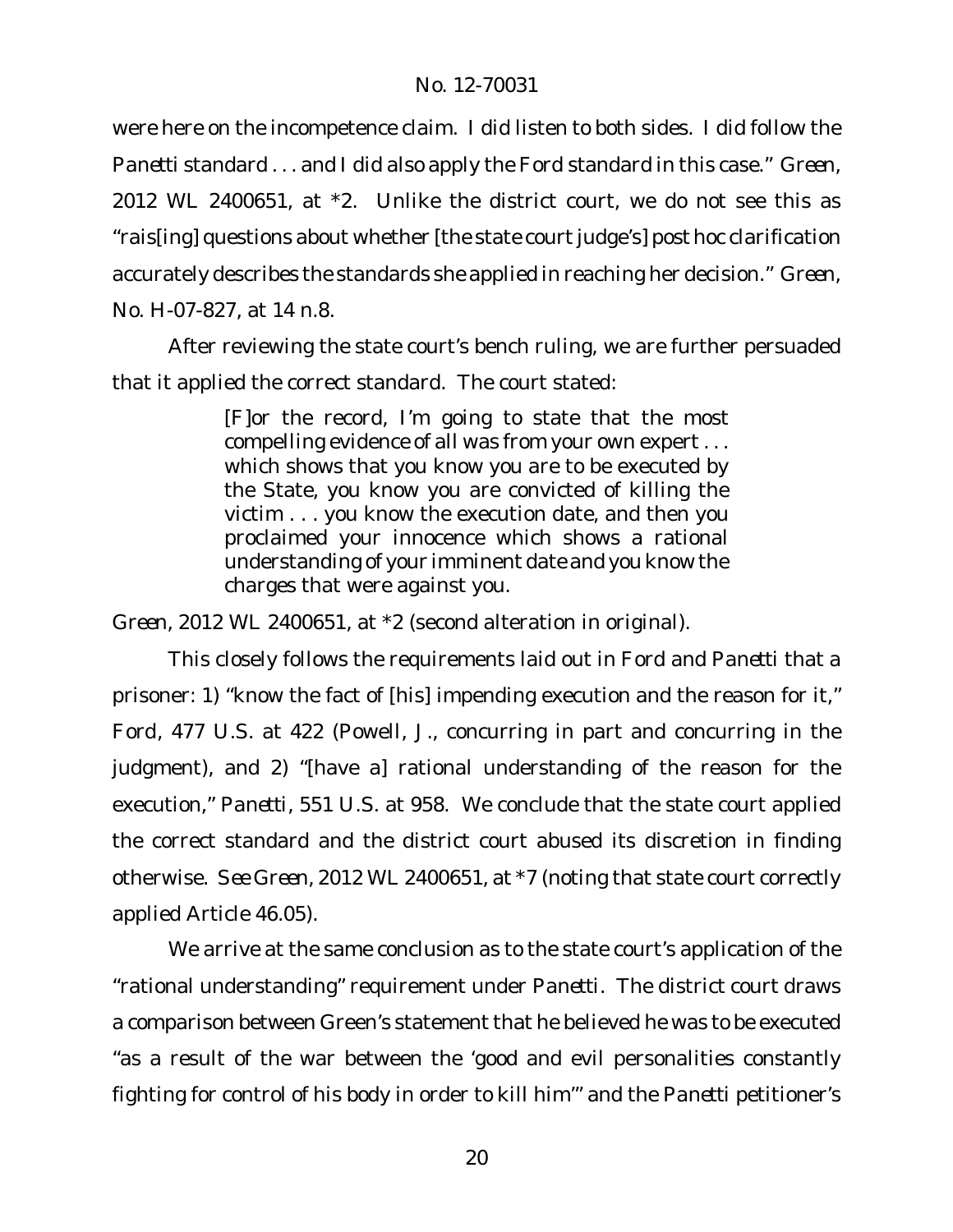belief that the reasons for his execution were a sham and that he was actually to be executed as a result of "spiritual warfare" between demons and God. *Green*, No. H-07-827, at 15.

But the petitioner in *Panetti* also believed that "the stated reason [for his execution] is a 'sham' and the State in truth wants to execute him 'to stop him from preaching.'" 551 U.S. at 955. On that petitioner's appeal, this court had also restricted its analysis to "whether [the] prisoner is aware that he [is] going to be executed and why he [is] going to be executed." *Id.* at 956 (quotation marks omitted). Here, by contrast, the state court made a specific finding as to Green's rational understanding. *Green*, 2012 WL 2400651, at \*2. As with other factual determinations, the district court could only reject that finding on a showing of clear and convincing evidence. We do not find any indication in the state court's decision that its interpretation of what was required for a "rational understanding" was "too narrow," *Green*, No. H-07-827, at 13 n.7, and conclude that a stay was not warranted on this ground.

**F. Additional Relief**

In his petition to the district court, Green alleged that "[t]he supposed functional abilities and fund of knowledge that led the convicting court to find [him] competent . . . have deteriorated since Moeller and the convicting court evaluated the evidence in this case," and attached an affidavit by a fellow death row inmate attesting to Green's mental instability. (Pet'r's Dist. Ct. Br. at 44- 45.) The State responded that the only way Green could present new evidence would be to file a subsequent motion in state court pursuant to Article 46.05(e) which provides:

> If a defendant is determined to have previously filed a motion under this article, and has previously been determined to be competent to be executed, the previous adjudication creates a presumption of competency and the defendant is not entitled to a hearing on the subsequent motion filed under this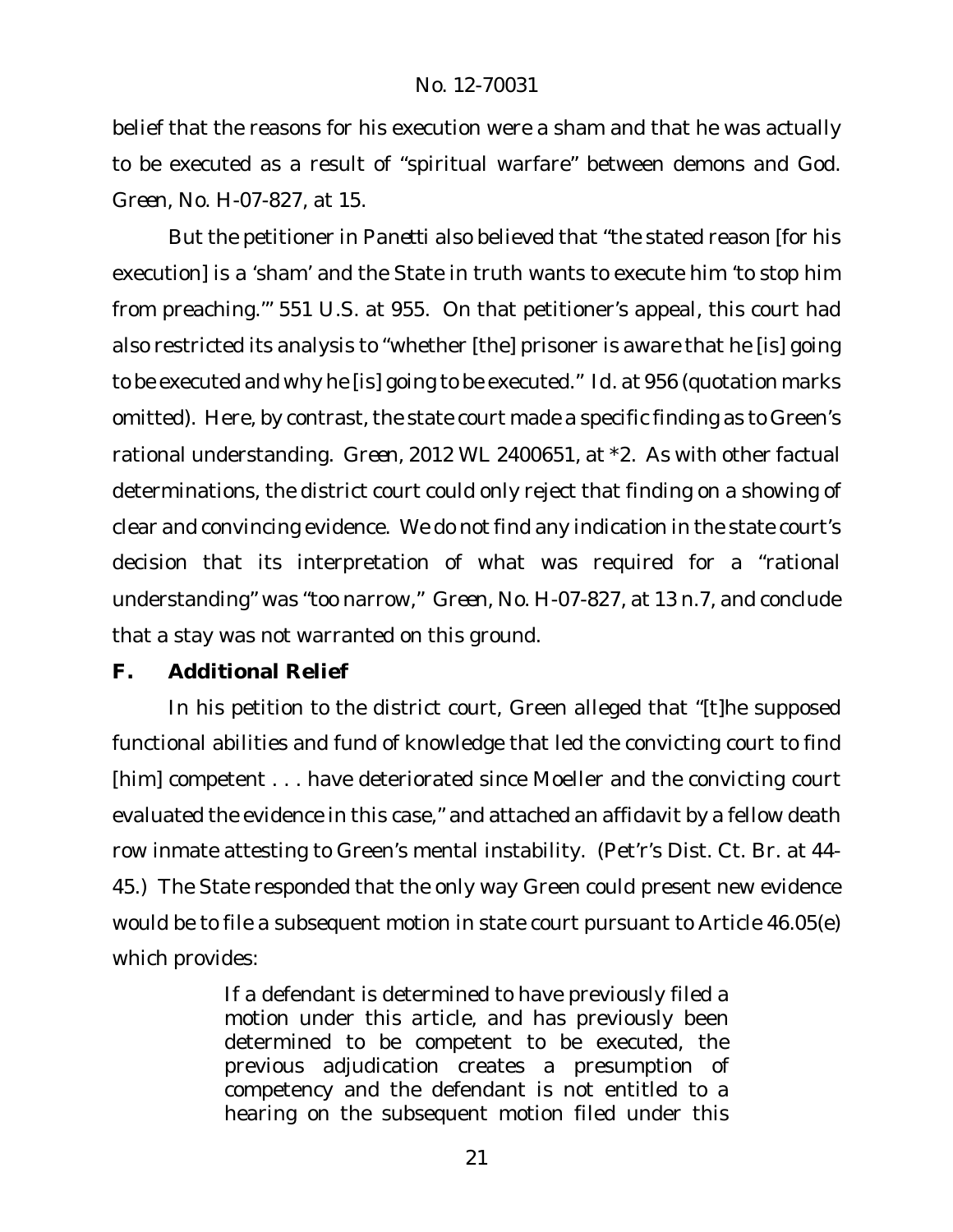article, unless the defendant makes a prima facie showing of a substantial change in circumstances sufficient to raise a significant question as to the defendant's competency to be executed at the time of filing the subsequent motion under this article.

Tex. Code Crim. Proc. art. 46.05(e). The district court rejected the State's argument, finding instead that, having found that the state proceeding prevented Green from submitting various pieces of evidence—the testimony of fact witnesses—it would be circular to now prohibit Green from introducing new evidence on the basis that he should have submitted it previously.

On appeal, the State argues that any additional factual development, insofar as it relates to the 2010 competency finding, is foreclosed by *Cullen v. Pinholster*, 131 S. Ct. 1388 (2011). (Resp't Appellant Br. at 12-13.) We agree. The Courtin *Pinholster* made clear that "[i]f a claim has been adjudicated on the merits by a state court, a federal habeas petitioner must overcome the limitation of § 2254(d)(1) on the record that was before that state court" because "[s]tatecourt decisions are measured against[the Supreme Court's] precedents as of 'the time the state court renders its decision.'" *Id.* at 1399 (quoting *Lockyer v. Andrade*, 538 U.S. 63, 71-72 (2003)). The Court further reasoned that "[i]t would be contrary to [the requirement that prisoners exhaust their state remedies before filing for federal habeas relief] to allow a petitioner to overcome an adverse state-court decision with new evidence introduced in a federal habeas court and reviewed by that court in the first instance effectively *de novo*." *Id.*

While it appears that the district court was referring to testimony by the fact witnesses, this reasoning applies equally to them and the affidavit of Green's fellow death row inmate. Having found that the state proceeding was not constitutionally deficient, we see no basis on which to permit Green to introduce new evidence.

22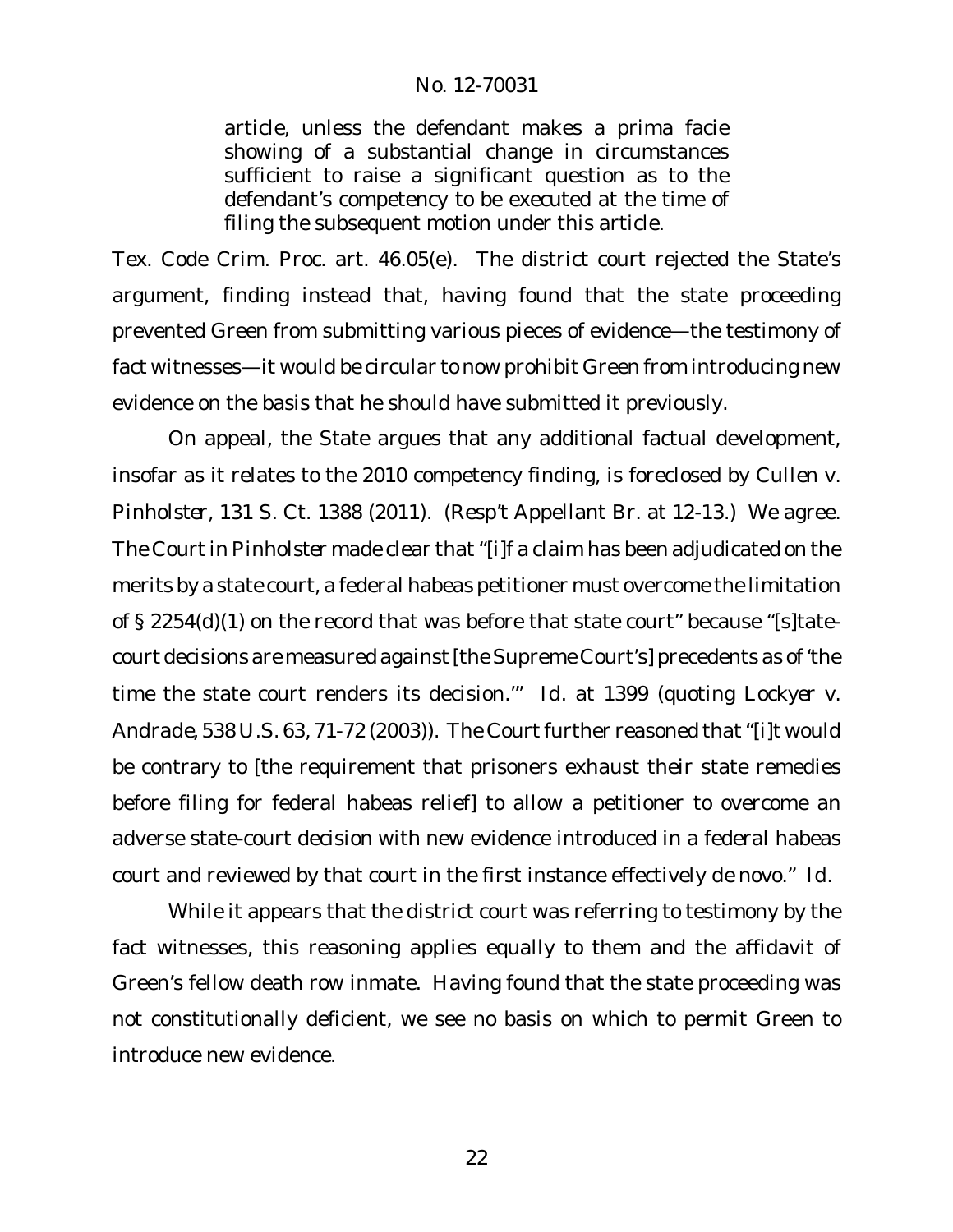In addition to attacking the legality of his 2010 competency proceedings and his state court appeal, Green argues that his mental condition has deteriorated since 2010 and he is currently incompetent. He alleges that he suffers from schizophrenia, experiences hallucinations, and operates under the delusion that he "was convicted in a bizarre trial permeated by sexual misconduct in open court." To corroborate this allegation, he offers the fellow death row inmate's sworn statement that Green's capabilities have markedly deteriorated from the time he was examined in 2010. Green thus seeks to "develop his competency claim in federal proceedings," and further contends that he must "be given the opportunity and expert resources necessary to properly present and explain the significance of his condition in a federal [habeas petition]."

In effect, Green attempts to turn the instant federal habeas proceedings into a *Ford* hearing. Significantly, he does not contest the availability of further competency proceedings in state court. Tex. Code Crim. Proc. art. 46.05(e). Nor does he argue that the procedure available to him in state court is constitutionally infirm, or that the factual predicate for his new competency claim was unavailable until now. In these circumstances, he cannot raise this claim for the first time in federal court.

Under the Supreme Court's framework in *Rhines v. Weber*, 544 U.S. 269 (2005), a district court may, in its discretion, stay and hold in abeyance federal habeas proceedings to permit a state prisoner to marshal unexhausted claims through state court. Were we to construe Green's new competency claim as an "unexhausted claim" within the meaning of *Rhines*, this would permit a death row inmate with a new competency claim (colorable or not) to come first to a federal court to obtain a stay of execution even though adequate state procedures are available to determine his competency. We refuse to do so.

23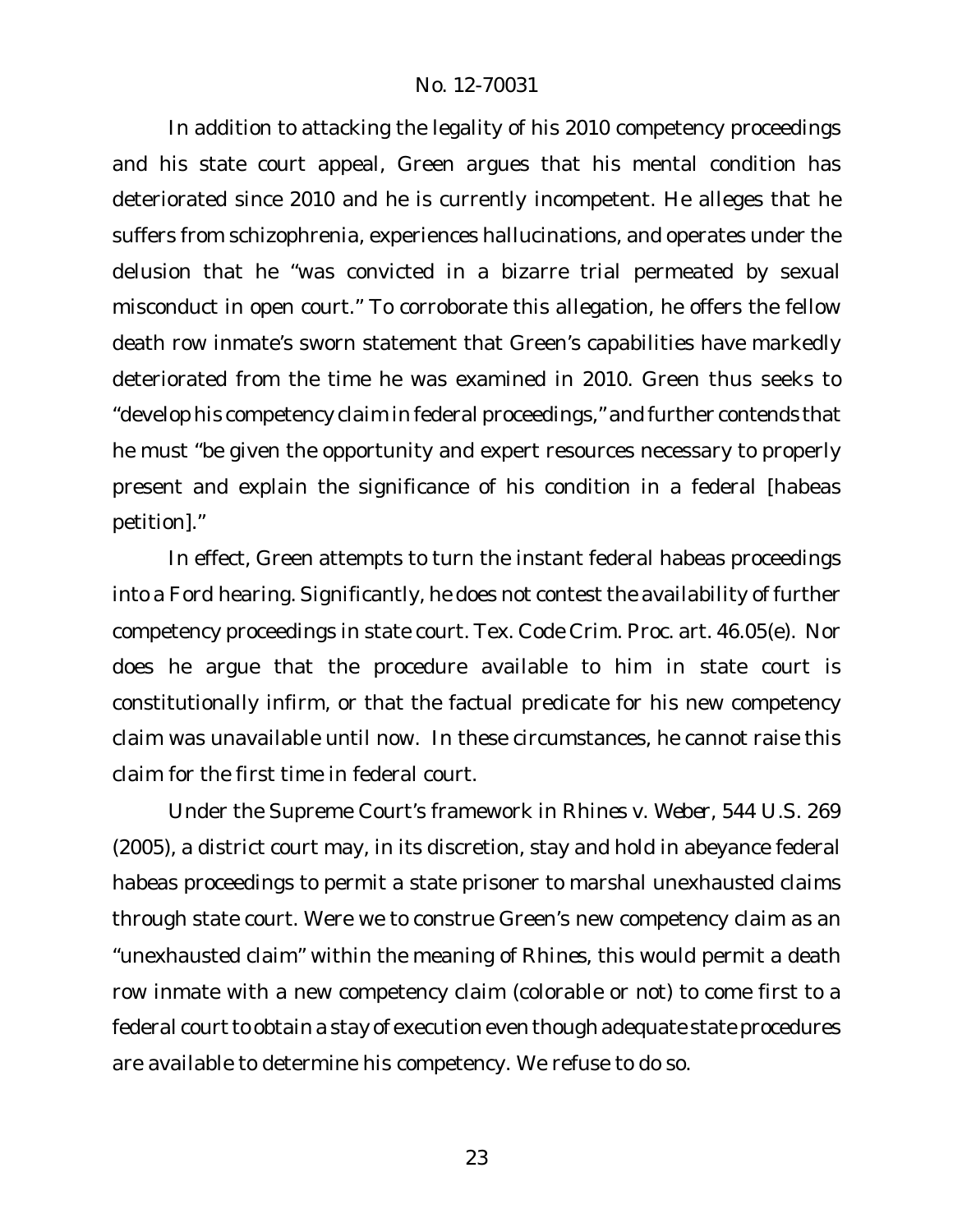We think there is an important distinction between the claim of incompetency that was presented to the state trial court in 2010 and a claim that the petitioner's mental condition today, on the eve of his execution, has deteriorated substantially, such that he is currently incompetent to be executed. The latter claim does not undermine the state courts' conclusion that he was competent to be executed in 2010, as would potentially be the case with what we consider to be an "unexhausted claim." It is simply a new claim. It is one that has not been presented to the state court system, even though state law provides a mechanism for presenting such a claim. Tex. Code Crim. Proc. art. 46.05. We are unwilling to treat this new claim as an unexhausted claim within the meaning of *Rhines*, which would permit the district court to stay his execution pending the state court disposition of this new claim. We are even more unwilling to allow the district court to entertain his request for "expert resources." Instead, we are convinced that Green's federal court proceedings should come to an end with the disposition of the federal habeas claim relating to the 2010 competency hearing, and any request for a stay of execution on competency grounds should be directed by Green to the state courts, perhaps ancillary to the proceedings contemplated by Article 46.05(e).

## **III. CONCLUSION**

For the aforementioned reasons, the State's motion to vacate the stay of execution is GRANTED, and the order staying the execution in this case is hereby VACATED. We remand this matter to the district court with instructions to dismiss Green's petition with prejudice except for his claim that he is currently incompetent, which should be dismissed without prejudice.

24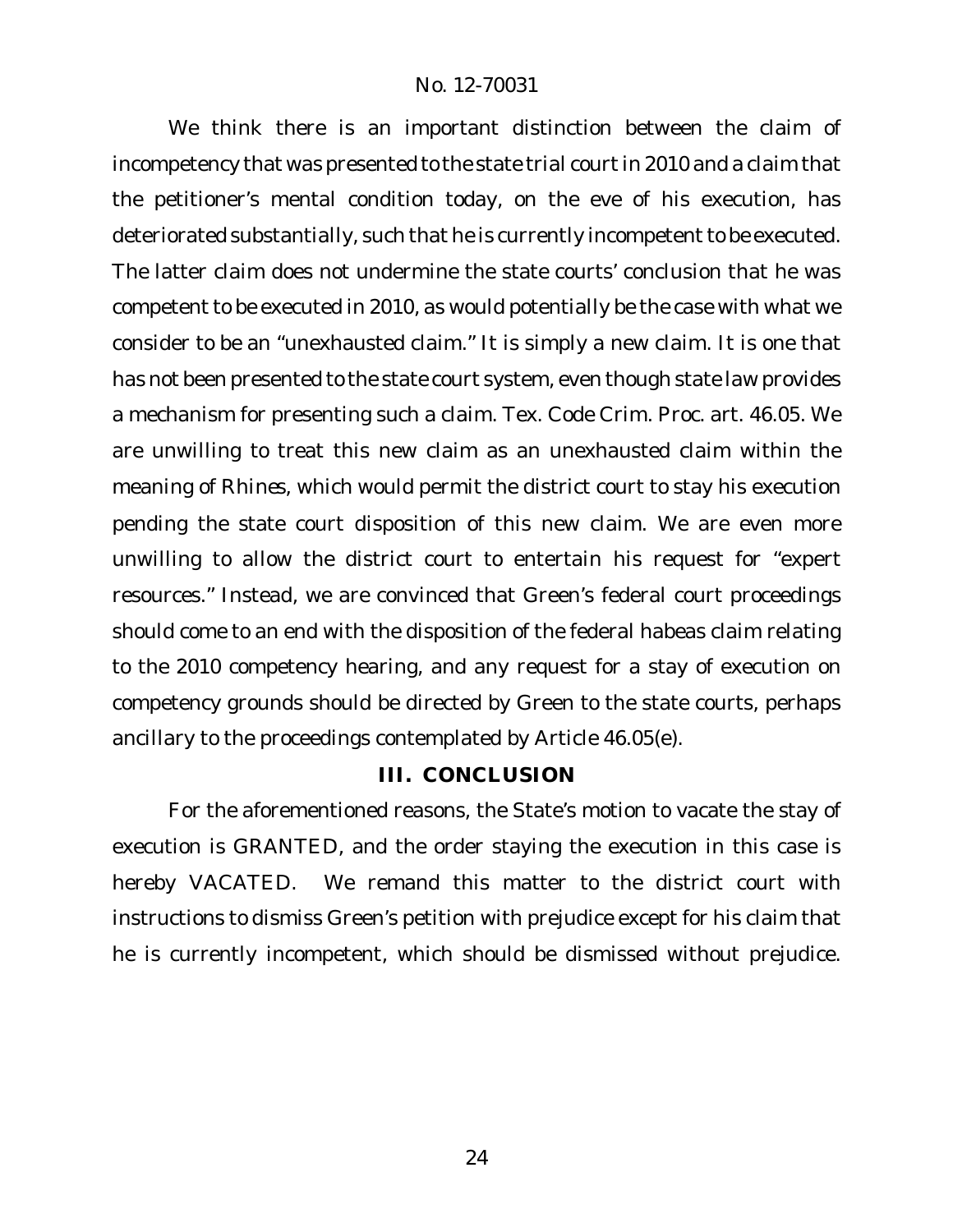OWEN, Circuit Judge, concurring.

I concur fully in the court's opinion.

I note that Green does not explicitly assert a claim that he is entitled to a new hearing because of changes in circumstances since the competency hearing in 2010. He essentially discusses facts that came into existence after the 2010 hearing as tangential support for his argument that he was and continues to be incompetent. It is far from clear that Green has raised a claim separate and apart from his challenge to the 2010 proceedings that would necessitate consideration of whether such a claim, if any, is "unexhausted" within the meaning of AEDPA.

In any event, AEDPA's exhaustion requirements do not appear to apply to a claim that Green is entitled to a new hearing based on conditions that have changed since 2010, if indeed Green has made such an assertion. My understanding ofthe Supreme Court's decision in*Panetti v. Quarterman*<sup>1</sup> is that a defendant subject to a sentence of death could initiate more than one competency proceeding in a state court over time, and habeas petitions separately challenging each state-court competency proceeding would not necessarily be considered successive under AEDPA. Each proceeding might depend on the facts that obtained at the time of the competency hearing, particularly when relatively long periods of time had passed between adjudications of competency. Additionally, a determination that a defendant was incompetent to be executed would not vacate the sentence of death. The sentence would remain, but, as a constitutional matter, it could not be enforced unless and until the defendant became competent to be executed.

<sup>1</sup> 551 U.S. 930 (2007).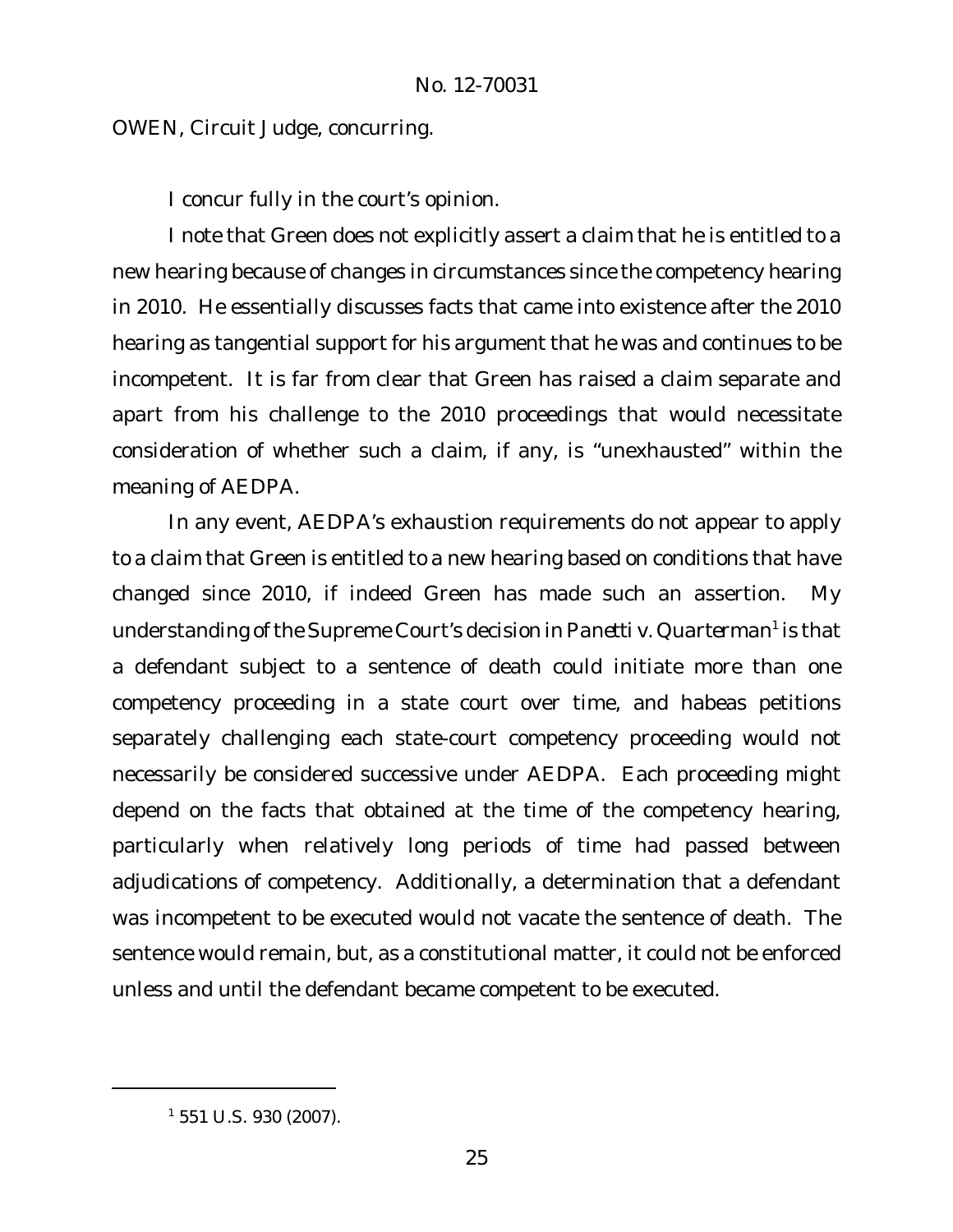These differences distinguish competency-to-be-executed proceedings from the types of proceedings at issue in *Rose v. Lundy*<sup>2</sup> and *Rhines v. Weber*. 3 In *Lundy*, which predated AEDPA by fourteen years, the Supreme Court held that "federal district courts may not adjudicate mixed petitions for habeas corpus, that is, petitions containing both exhausted and unexhausted claims."<sup>4</sup> The Supreme Court explained that the underlying concern in allowing federal courts to adjudicate "mixed" petitions containing exhausted and unexhausted claims was that "it would be unseemly in our dual system of government for a federal district court to upset a state court conviction without an opportunity to the state courts to correct a constitutional violation."<sup>5</sup> But allowing a federal court to consider the merits of a habeas proceeding in which a state has adjudicated the competency of a defendant to be executed at a particular point in time does not overturn a conviction. Competency may still be at issue in future state court proceedings. Each competency proceeding may well be a discrete proceeding that is largely if not entirely independent of the outcome of prior incompetency proceedings. The concept of "exhaustion" under the law prior to AEDPA and under AEDPA therefore does not fit such claims, at least not in all circumstances. A decision by a federal district court that a defendant is or is not entitled to habeas relief in a competency-to-be-executed proceeding does not necessarily resolve, and in many cases will not resolve, whether, over the course of time, circumstances have changed and the defendant is no longer competent or conversely, has become competent. Perhaps most importantly, it would make no sense, and would defeat the purpose of habeas proceedings, to wait until a

<sup>2</sup> 455 U.S. 509 (1982).

<sup>3</sup> 544 U.S. 269 (2005).

<sup>4</sup> *Rhines*, 544 U.S. at 273.

<sup>5</sup> *Lundy*, 455 U.S. at 518 (quoting *Darr v. Burford*, 339 U.S. 200, 204 (1950)).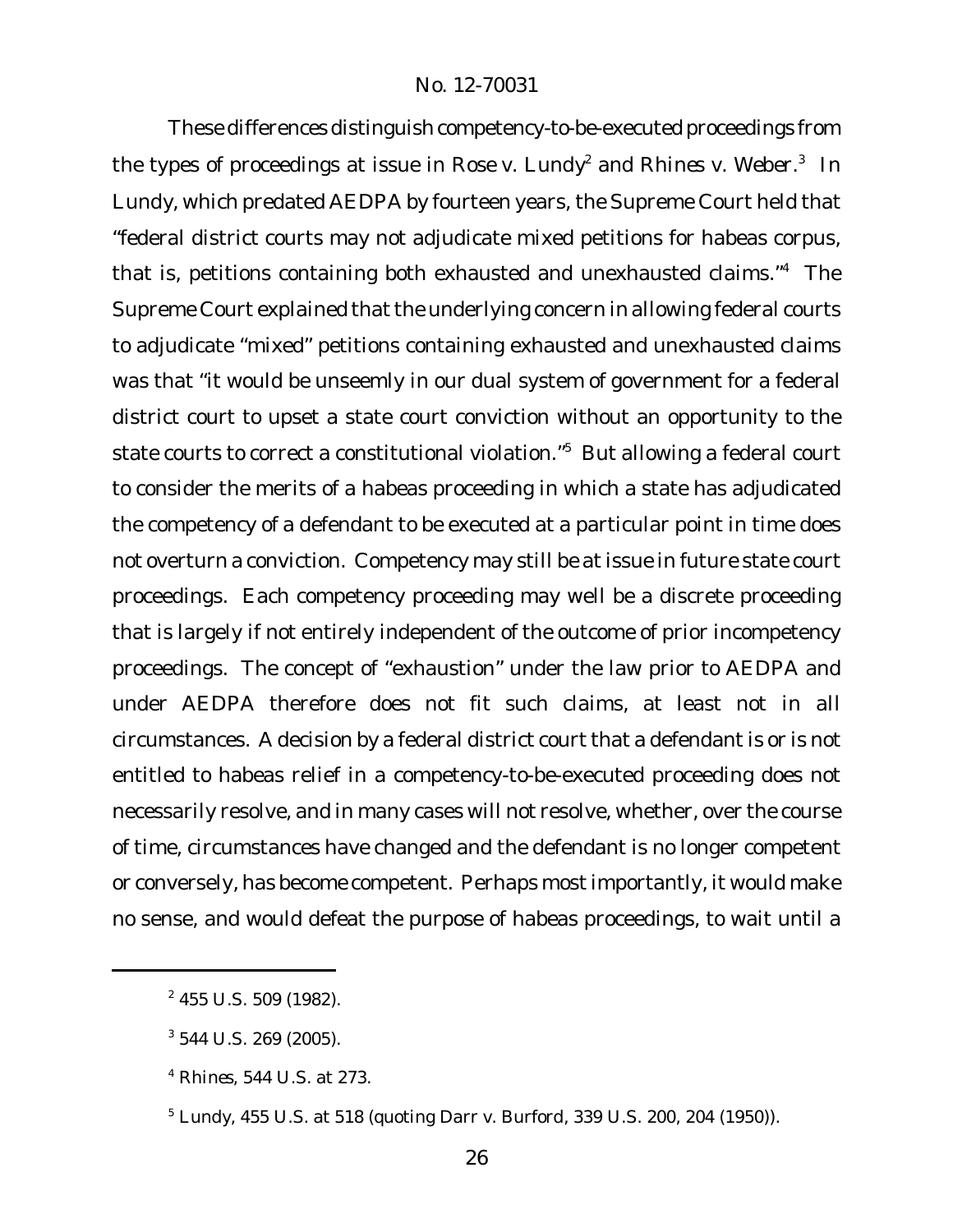series of competency hearings in state court had been concluded before a federal court addressed the merits of any of them. The potential for future, "unexhausted" claims of competency-to-be-executed claims would loom.

I note that Green has not once but twice waited until the eleventh hour to raise claims that he is incompetent. The evidence in the affidavit from another inmate regarding Green's behavior after 2010 was known and available to Green many, many months before he sought relief in the federal district court on September 28, 2012. If Green is in fact asserting that he should receive a new hearing based on developments after 2010, then this claim should not be considered by this court due to its last-minute nature.

I also write to address whether the state courts properly applied the competency standard discussed in *Panetti*. Green, like the defendant in *Panetti*, suffers from delusions. The Supreme Court said in *Panetti* that the "legal inquiry concerns whether these delusions can be said to render him incompetent."<sup>6</sup> The Court further explained that "the execution of an insane person simply offends humanity" and that "it is uncharitable to dispatch an offender into another world, when he is not of a capacity to fit himself for it."<sup>7</sup> The Supreme Court admonished that the lower courts should have considered "Petitioner's submission . . . that he suffers from a severe, documented mental illness that is the source of gross delusions preventing him from comprehending the meaning and purpose of the punishment to which he has been sentenced."<sup>8</sup> In Green's competency proceedings, the state courts did consider this argument.

<sup>6</sup> *Panetti*, 551 U.S. at 956.

<sup>7</sup> *Id*. at 958 (quoting *Ford v. Wainwright*, 477 U.S. 399, 407 (1986)).

<sup>8</sup> *Id*. at 960.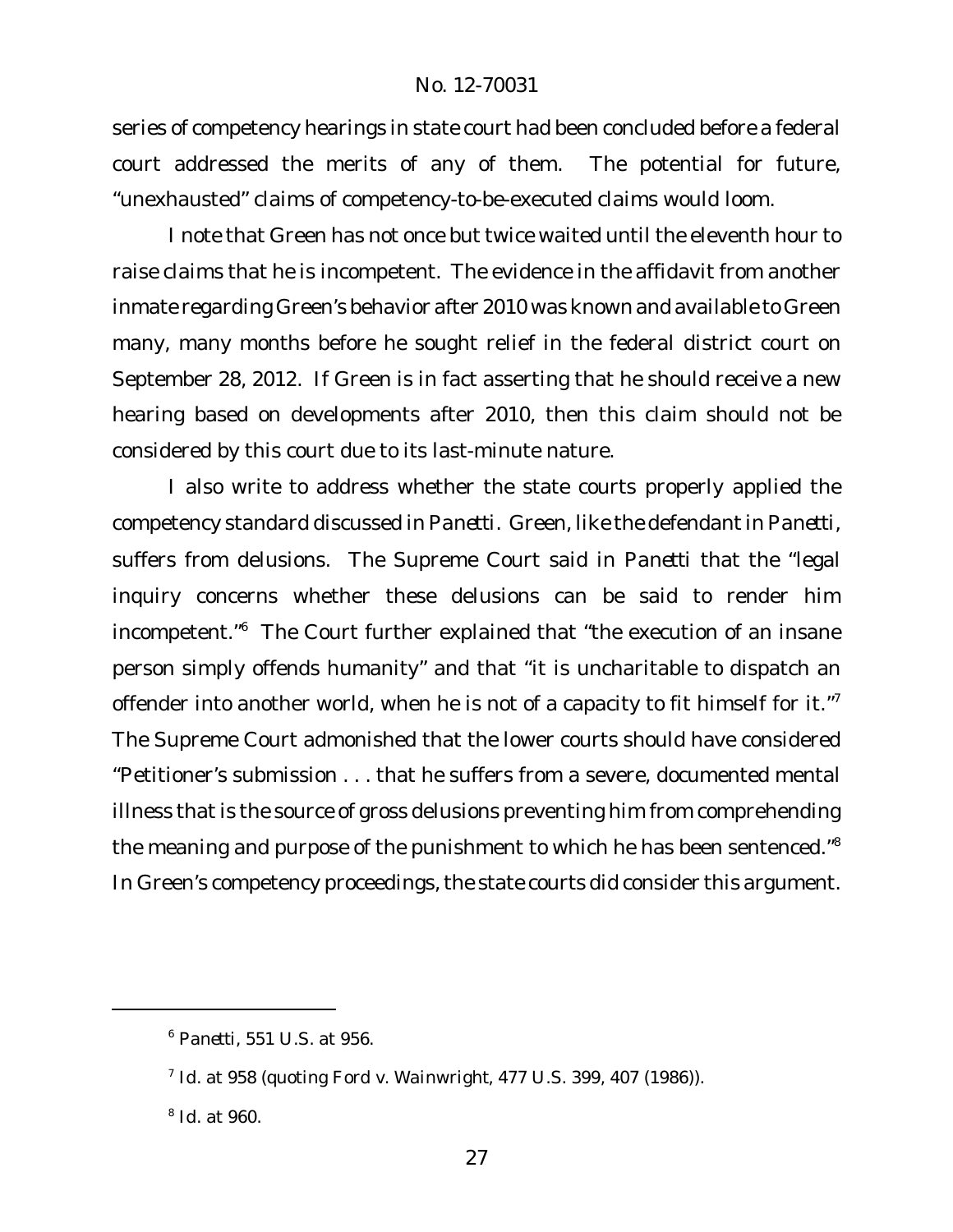The Texas Court of Criminal Appeals considered and cited the state trial court's factual findings in this regard.<sup>9</sup> The state trial court referred to, among other evidence, Green's own testimony at the competency hearing and Green's statements to his expert witness. The trial court specifically noted that Green was able to name his trial counsel and his current attorney, as well as the "first, second, and third attorneys" in his case. The trial court observed, "You knew that you had the right to have trial counsel and appellate counsel, and I further find that you appreciated the adversarial nature of the trial and proceedings." Green told his expert witness during her assessment of him that he had been imprisoned for killing Christine Neal, specifically naming the victim, but denying his guilt. He told his expert when asked if he understood what "competency to be executed" means that "You evaluate me to see if I'm smart enough to die I guess." He then said when asked if he knew that he was going to be executed, "I hope not." He said that the date of his execution was "the 30<sup>th</sup> of this month" and that this date was "18-19 days" away. When asked if he knew the reason for the execution, he said, "They accused me of killing somebody and they sentenced me to deathrow but I'm not guilty." This is evidence that Green possessed considerable cognitive ability. It is also evidence that he connected the penalty of death as punishment for a crime of murder and that he believed that morally, he should not be put to death for such a crime because he was not guilty of the crime. His detailed complaints regarding the fairness of his trial for the murder of Christine Neal indicate that he appreciated the immorality in convicting someone of a crime when the trial was procedurally flawed. He expressed "hope" that he would not be put to death, maintaining his innocence and relying on errors allegedly committed during his trial.

<sup>9</sup> *Green v. State*, Nos. AP-76,374, AP-76,376, AP-76,381, 2012 WL 2400651 (Tex. Crim. App. Jun. 27, 2012).